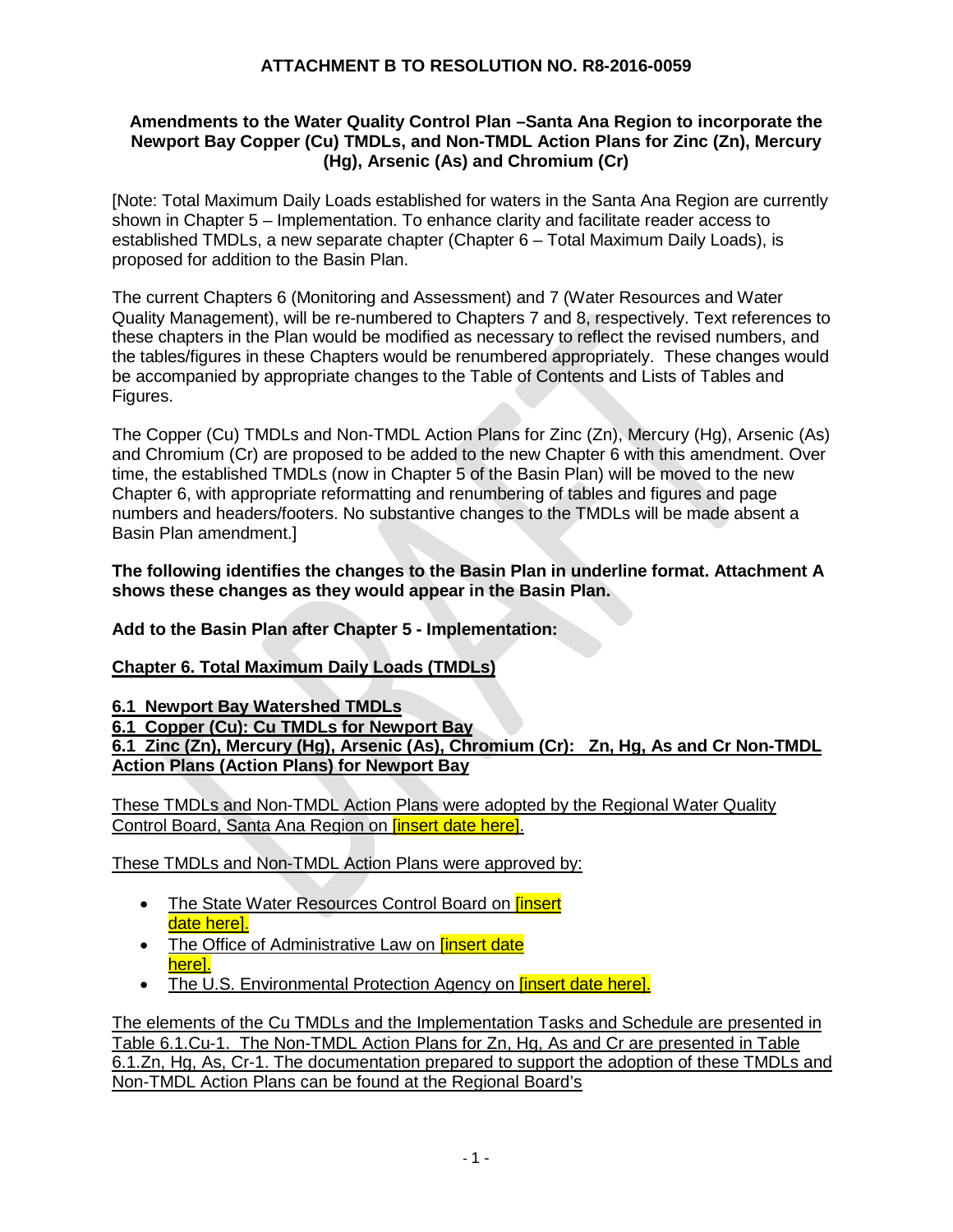website:http://www.waterboards.ca.gov/santaana/water\_issues/programs/tmdl/tmdl\_metals.sht ml.

# **Table 6.1.Cu-1: Total Maximum Daily Loads (TMDLs) for Copper (Cu) for Newport Bay**

### **Problem Statement for Cu**

In June 2002, USEPA promulgated TMDLs for copper (Cu), lead (Pb), zinc (Zn) and cadmium (Cd) in the Upper Bay and Cu, Pb and Zn in the Lower Bay, based on an impairment assessment conducted by USEPA (USEPA, 2002). (USEPA also promulgated Cd, Cu, Pb and Zn TMDLs for San Diego Creek (*ibid.*)). Sediment metal concentrations were also shown to exceed water quality criteria, and sediment toxicity was found in sediment samples across the Upper and Lower Bay (Bight '98, '03). Increased Cu and Zn concentrations were found in mussels in the Lower Bay. Cadmium (Cd), Cu, lead (Pb) and Zn are known to bioaccumulate in benthic organisms, but do not generally biomagnify up the food chain; however, more recent studies have shown that sublethal Cu concentrations in water can be harmful to salmonids. The concentrations of heavy metals in aquatic plants in Newport Bay have not been documented, although Allen et al (2008) tested concentrations in algae.

In 2006, the State Board assessed individual metals in Newport Bay and listed the Upper and Lower Bay for Cu. No other individual metals were listed based on the State Board assessment, although USEPA's 2002 TMDLs remained in place. State Board also demonstrated no metals impairment in San Diego Creek.

The latest impairment assessment by Regional Board staff, based on data collected after 2002, showed that Upper and Lower Newport Bay are still impaired for Cu in water and sediments. The Cu TMDLs address the Cu impairment, and revise and replace the Cu TMDLs promulgated by USEPA (2002). Demonstrated impairment in the Bay due to other metals (Zn, Hg, As and Cr) are addressed by Non-TMDL Action Plans (Action Plans). The Action Plan for Zn will replace the Zn TMDLs promulgated by USEPA.

### *Impairment Assessment Results*

*Water.* Both Upper and Lower Newport Bay, including marinas, are impaired for Cu based on exceedances of the dissolved Cu saltwater criteria specified in the 2000 California Toxics Rule (CTR).

*Sediments.* Sediment Cu exceeded the Cu Effects Range Median (ERM) sediment guideline in surface sediments in the Lower Bay, particularly in the Turning Basin/South Lido Channel areas. Sediment toxicity was also found in the Upper and Lower Bay in multiple studies. Since only a subset of marinas was sampled in the Cu-Metals Marina Study, a more extensive marina survey is needed to fully assess the extent of sediment Cu exceedances and sediment toxicity in marina and boatyard areas in Newport Bay*.* 

*Fish and/or mussel tissue.* Cu did not exceed fish tissue guidelines for either human health or wildlife.

### **Numeric Targets for Cu**

Numeric targets have been identified below for water and sediment.

The targets include 1) the CTR saltwater criteria for dissolved copper (Cu) in water, and 2) the Effects Range Low (ERL) sediment guideline for total Cu in sediments. ERLs rather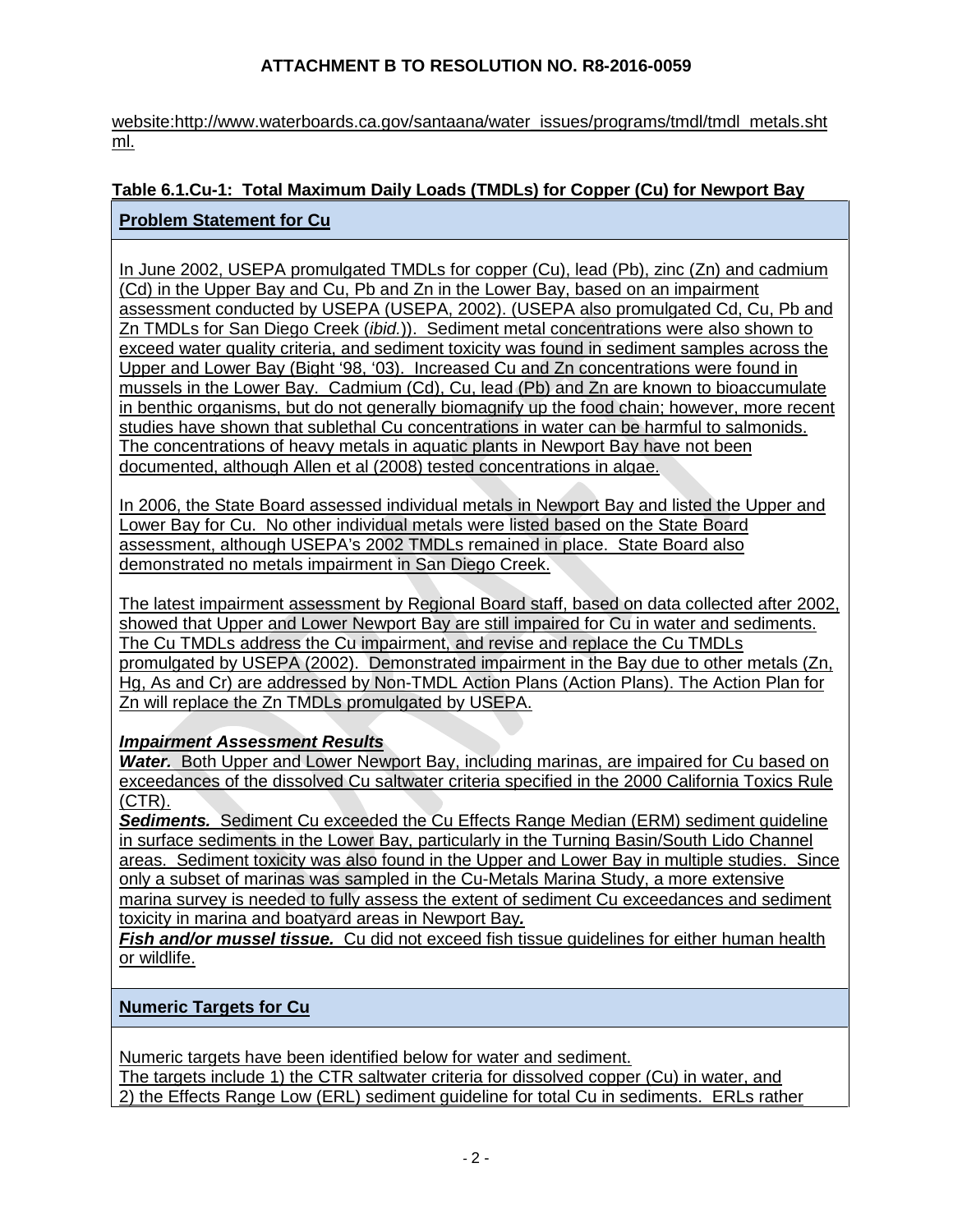ERM guidelines are used to provide a conservative approach,.

| Numeric Targets for Copper (Cu) in Water and Sediment in Newport Bay |                   |                          |                                              |
|----------------------------------------------------------------------|-------------------|--------------------------|----------------------------------------------|
| <b>Metal</b>                                                         | Water $(\mu g/L)$ | (CTR saltwater criteria) | Sediment (µg/g)<br>(ERL sediment guidelines) |
|                                                                      | acute             | chronic                  | <b>Effects Range Low</b>                     |
| Cu                                                                   | 4.8               | 3.                       | 34                                           |
|                                                                      |                   |                          |                                              |

### **Source Analysis for Cu**

Known sources of Cu include: 1) Cu antifouling paints on boat hulls and boatyards; 2) urban runoff from major tributaries;3) urban runoff from storm drains that empty directly into Newport Bay; 4) Bay sediments; and, 5) air deposition. Cu antifouling paints (AFPs) are the largest sources of Cu to the Bay, and are an order of magnitude higher than the second largest source, which is runoff from the major tributaries. Cu in storm drain runoff is small compared to the two largest sources, but may have localized impacts in areas near storm drains. Bay sediments may also be a source of Cu to Bay waters, although their contribution has not yet been quantified. In addition, algae and other vegetation may contain Cu; however, these sources have not been quantified.

| <b>Summary of Copper (Cu) Loads to Newport Bay*</b> |                                                     |                         |                               |
|-----------------------------------------------------|-----------------------------------------------------|-------------------------|-------------------------------|
|                                                     | <b>Dissolved Cu</b><br>(lbs/yr)<br><b>This TMDL</b> | Percent (%)<br>of Total | Cu (Ibs/yr)<br>(Toxics TMDLs) |
| Boats <sup>1</sup>                                  | 36,000                                              | 89.6                    | 50,114                        |
| Tributary runoff <sup>2</sup>                       | 3005 (548)                                          | 7.5                     | 7020                          |
| Storm drain runoff <sup>3</sup>                     | 303                                                 | 0.75                    |                               |
| Air deposition <sup>4</sup>                         | <u>101</u>                                          | 0.25                    | 101                           |
| Ambient seawater <sup>5</sup>                       | 777                                                 | 1.93                    | 777                           |
| Bay Sediments <sup>6</sup>                          | Unknown                                             |                         | Unknown                       |
| Total                                               | 40,186                                              | 100%                    | $58,002^7$                    |

This table includes data from Table E-11 in Toxics TMDLs, Part E (USEPA 2002).

Numbers in italics are different from those estimated by USEPA (Toxics TMDLs, 2002).

 $\frac{1}{2}$ Estimates of dissolved Cu loading from passive leaching and hull cleaning (USEPA Toxics TMDLs).<br><sup>2</sup>Dissolved Cu load in tributary rupoff (frephyster) was estimated from total Cu in sterm water samples <sup>2</sup>Dissolved Cu load in tributary runoff (freshwater) was estimated from total Cu in storm water samples from San Diego Creek and Santa Ana Delhi for 2009-10 and 2010-11 monitoring data (County of Orange). (Dissolved Cu =Total Cu x 0.80) Number in parentheses indicates dissolved Cu load in runoff for the two driest years (2006-07, 2007-08). USEPA's estimate was from OCPFRD data for San Diego Creek and<br>Santa Ana-Delhi (2000). <u>Santa Ana-Delhi (2000).</u><br><sup>3</sup>Dissolved Cu load from storm drains (mean of 139lbs (2007), 468lbs (2008)at runoff coefficient of 0.9) was

calculated from Lower Newport Bay Storm drain study data.

<sup>4</sup>Estimate for direct deposition of Cu to surface waters of Newport Bay (Toxics TMDLs, TSD sect. IV). <sup>5</sup>Estimate of dissolved Cu loads from ocean based on local data (R. Gossett) x approximate ocean volume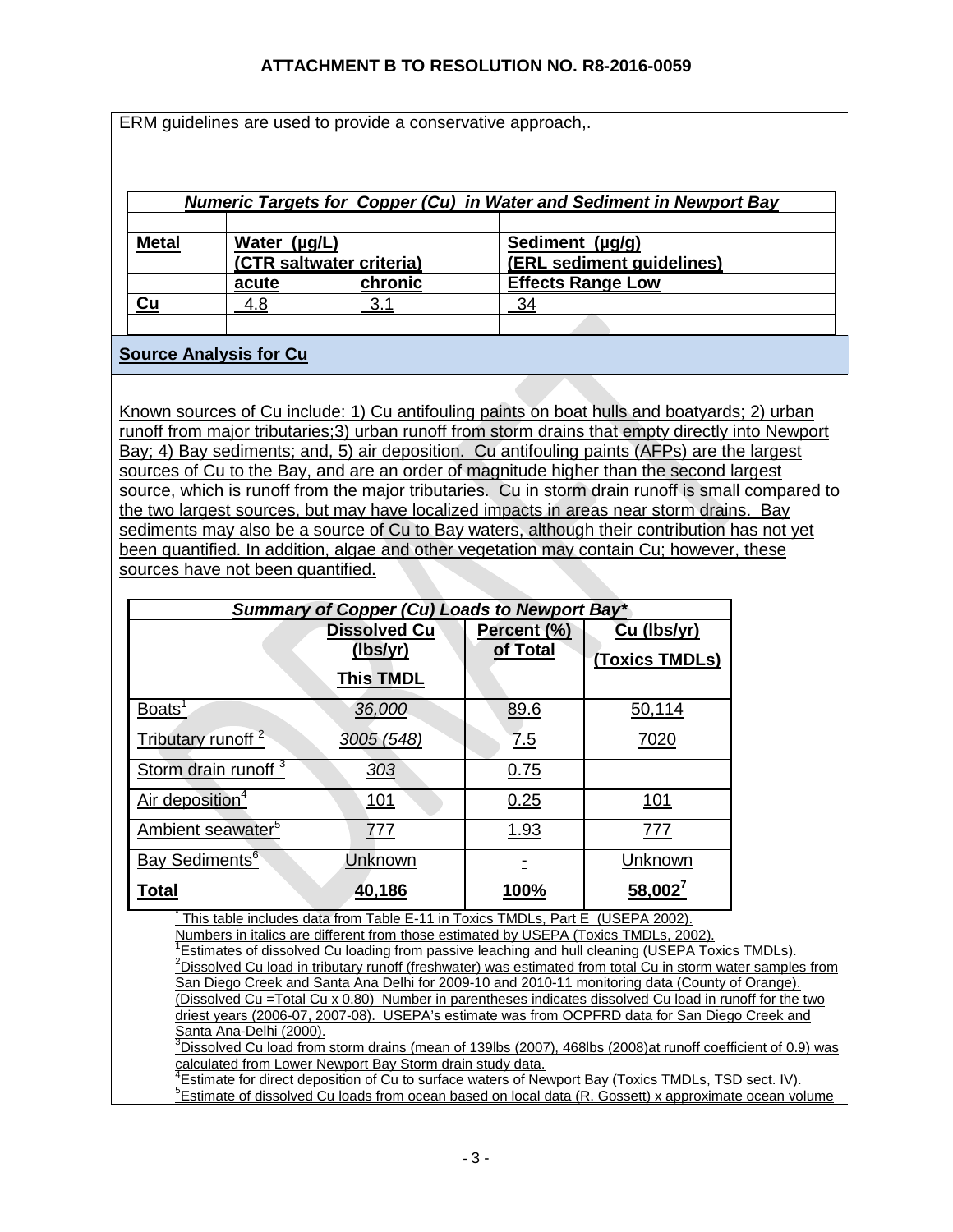into Newport Bay (USEPA 2002).

<sup>6</sup>Cu load to waters from bay sediments is unknown at this time and should be investigated, but it is likely lower than contributions from recreational boats and major tributaries.  $\mathrm{^{7}Cu}$  Total corrected from Table E-11, Toxics TMDLs (USEPA 2002).

#### **Loading Capacity and Linkage Analysis for Cu**

In the 2002 Newport Bay Toxics TMDLs, USEPA outlined both concentration and mass loading approaches to define the metal loading capacity and the total maximum daily load (TMDL). Mass based load allocations were used to set an upper limit on the amount of metals that are discharged into Newport Bay to prevent an accumulation of metals in the sediment, which may then cause sediment or pore water toxicity. The mass based allocations will assist in protecting benthic communities. Concentration based load allocations were defined to prevent discharges of high pulses of metals, in the short term, so that water quality criteria are met on a regular basis.

This Cu TMDL used the same methodology as USEPA used in the Toxics TMDLs to calculate loads, and the equations used in this TMDL to calculate the mass based loading capacity were based on USEPA's bathtub model approach (below).

The total allowable dissolved Cu by mass was calculated by multiplying the saltwater numeric target (chronic CTR criterion) by the volume of water in the Bay. The *mass loading capacity* of dissolved Cu was calculated as the mass of Cu that leaves the Bay minus the mass of Cu remaining in the Bay. The *concentration loading* of dissolved Cu is equivalent to the saltwater acute and chronic targets for dissolved Cu.

Total allowable Dissolved Cu by mass =Bay volume x Criteria  $(C_c)$ =19,000,000m<sup>3</sup> (1000L/m3 ) x 3.1µg/L (g/1000ug) =58,900,000g x lb/453.6g =129850.09lbs

| Dissolved Cu Mass Loading Capacity = $Mass_{out} - Mass_{in}$                                      |
|----------------------------------------------------------------------------------------------------|
| $=(\text{Criteria *Volume}_{\text{out}}) - \text{Mass}_{\text{in}}$                                |
| $C_{\rm c}$ (Q <sub>b</sub> + 1.25Av <sub>s</sub> F <sub>p</sub> ) – Q <sub>o</sub> C <sub>o</sub> |
| = $(3.1 \text{ ug/L}^*(q/1000 \mu g)$ * $(4980399.79 \text{ m}^3/d^*(1000 \text{ L/m}^3))$         |
| $-(4830917.9 m3/d*(1000 L/m3)$ *0.0002mg/L*(1000mg/g))                                             |
| $=14473.056$ g/d $*(lb/453.6g)*(365d/yr)$                                                          |
| $=11646.09$ lbs/yr                                                                                 |

Where :

| $L_f = Dissolved Cu$ in Freshwater Inflow (lbs/yr)               |                                      |
|------------------------------------------------------------------|--------------------------------------|
| $L_i$ = Dissolved Cu Loading from Boats (lbs/yr)                 |                                      |
| C <sub>c</sub> = Chronic CTR Saltwater Criteria for Dissolved Cu | $=3.1 \mu g/L$                       |
| $Q_b$ =Volume Mixed Water Leaving the Bay                        | $= 4870039.8 \text{ m}^3/\text{day}$ |
| A =Newport Bay Surface Area                                      | $= 5518000 \text{ m}^2$              |
| $v_s$ =Net Settling [as a velocity]                              | $=0.08000$ m/day $=0.00093$ mm/s     |
| $F0$ = Particulate Fraction – Estimated                          | $=0.20000$ (20% of total metal)      |
| $Q_0$ = Volume Ocean Water Entering the Bay                      | $=4830917.9 \text{ m}^3/\text{day}$  |
| $C_0$ = Dissolved Cu in the Ocean                                | $=0.00020$ mg/L                      |
|                                                                  |                                      |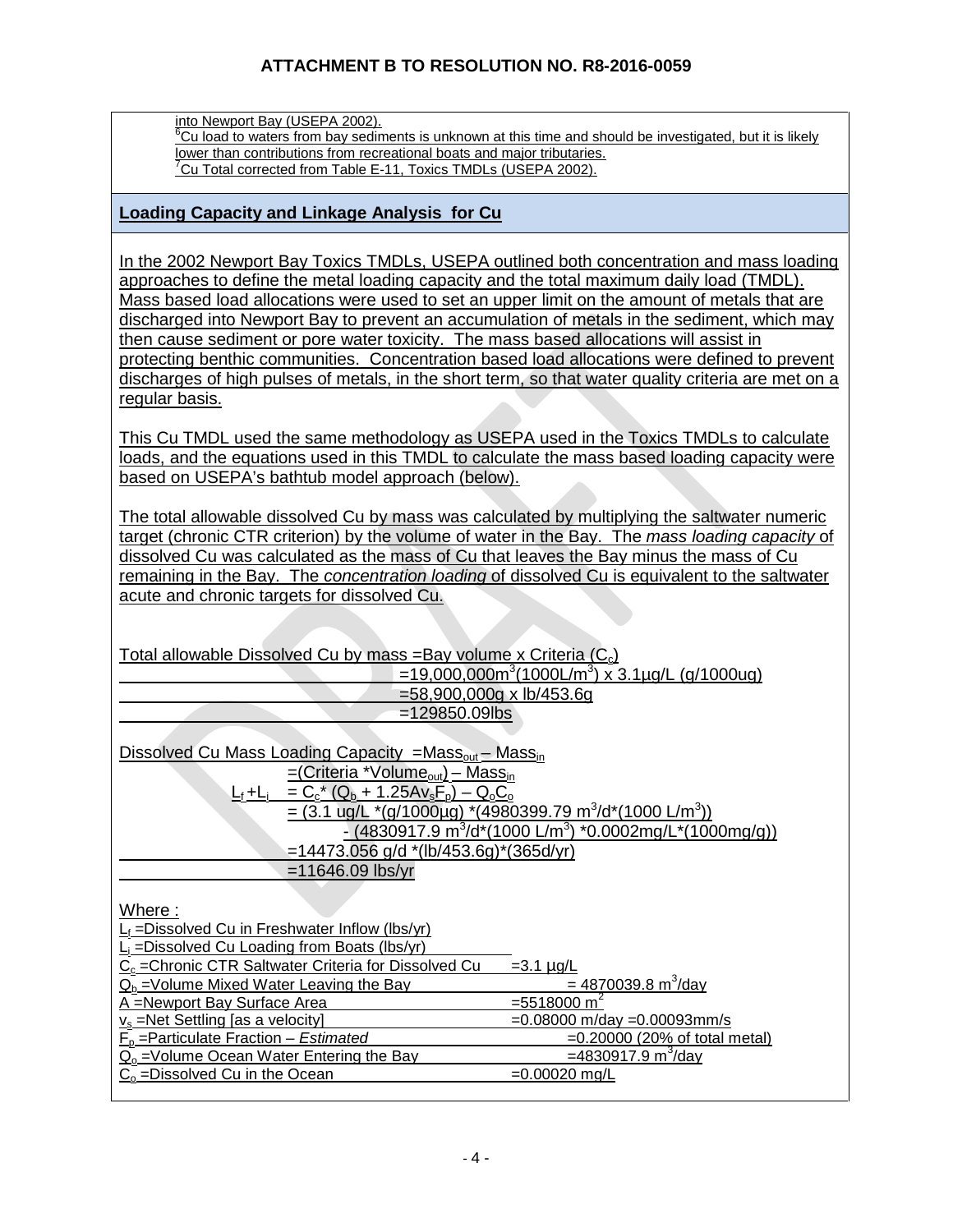| Mass based loading capacity for Dissolved<br><b>Copper (Cu) in Newport Bay</b> |                                                   |                                                     |  |  |
|--------------------------------------------------------------------------------|---------------------------------------------------|-----------------------------------------------------|--|--|
| <b>Dissolved Cu Loading Capacity</b><br>11,646<br>(lbs/yr)                     |                                                   |                                                     |  |  |
| <b>Concentration based loading capacity for Dissolved</b>                      |                                                   |                                                     |  |  |
| <b>Copper (Cu) in Newport Bay</b>                                              |                                                   |                                                     |  |  |
| <b>Metal</b>                                                                   | <b>Saltwater acute loading</b><br>capacity (µg/L) | <b>Saltwater chronic loading</b><br>capacity (µg/L) |  |  |
|                                                                                |                                                   |                                                     |  |  |

Cu | <u>4.8</u> <u>3.1</u>

# **TMDLs, Waste Load and Load Allocations, and Margin of Safety for Cu**

In USEPA's Toxics TMDLs, mass based loads for dissolved metals were based on data prior to 2002. The total loading capacities were calculated by the bathtub model. A margin of safety of 20 percent (%) was subtracted from the total loading capacity and the remaining loading capacity was divided between the waste load allocations (WLAs) and the load allocations (LAs).

In this TMDL, Cu load estimates for Newport Bay were based on data obtained since 2002. The total loading *capacity* for dissolved Cu was calculated by the bathtub model as 11,646 pounds of Cu per year, which is the same total loading capacity used by USEPA in the Toxics TMDLs (see Loading Capacity Section above). A margin of safety of 20 percent (%) was subtracted from the total loading capacity, and the remaining loading capacity was divided between the WLAs and the LAs. If new data were not available for designated sources for WLAs and LAs, the Cu allocations from Tables E-10 and E-11 in the Toxics TMDLs were used (USEPA 2002). Agricultural runoff and air deposition were calculated as 80% of USEPA's allocations because some of USEPA's allocations were based on total Cu rather than dissolved Cu concentrations.

For freshwater discharges, the mean Cu discharge from San Diego Creek and Santa Ana Delhi was calculated to be approximately 3005 pounds of dissolved Cu per year for wet years (2009- 10, 2010-11 monitoring years). (Cu loads from tributaries during wet years were used in this TMDL to be conservative, with respect to seasonal variation, as larger loads are discharged in wet years compared to dry years. With respect to Cu discharges from boats; however, it is assumed that discharges from passive leaching plus hull cleaning do not change drastically with high or low rainfall.) In addition, the mean Cu discharge from storm drains was approximately 171 pounds of dissolved Cu per year (mean of 2007, 2008).

The WLAs and LAs were divided into "tributary and storm drain allocations" and "boat and other allocations". The allocation for open space was considered to be part of the MS4 permit allocation as open space runoff enters the MS4 system and mixes with other runoff; therefore, there are no Cu data specific to open space runoff, and Cu concentrations in open space runoff are likely to be low compared to urban runoff.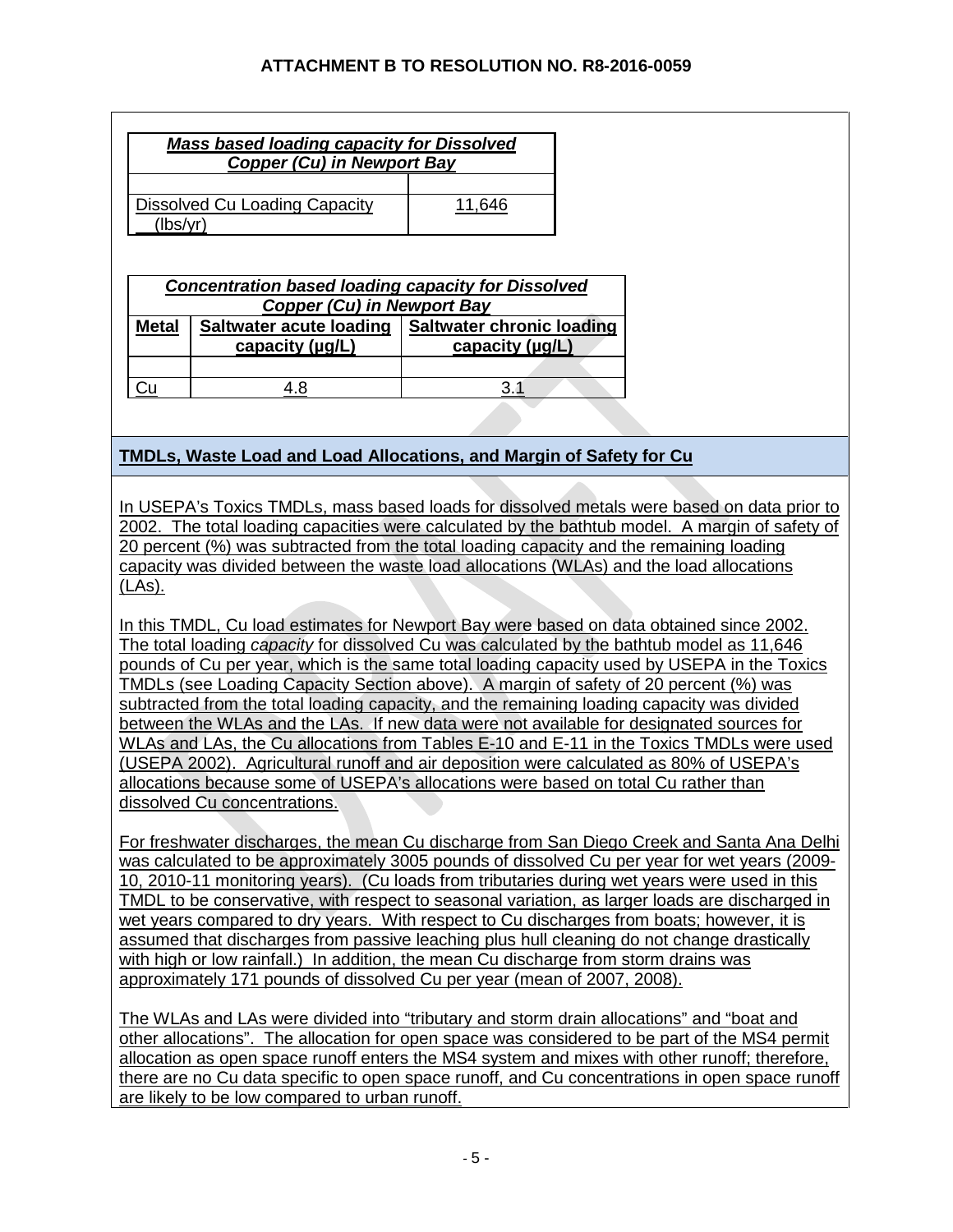The dissolved Cu allocations were calculated as follows:

Dissolved Cu Mass Loading Capacity - MoS = [Tributary+Storm drain allocations (WLAs+LAs) + (boats/other(LAs)] (lbsCu/yr)

11,646 - 2329 = 3176 + 6141 (lbs Cu/year)

The Dissolved Cu Mass Loading Capacity minus the MoS (Margin of Safety) is equal to the Tributary and Storm drain allocations (WLAs and LAs) plus the LAs for boats and air deposition. There is no LA for open space, as in USEPA's allocations, since much of the runoff from open space goes into San Diego Creek, Santa Ana Delhi or smaller storm channels, and is accounted for in the WLAs for urban runoff.

These allocations apply to the water column in Upper and Lower Newport Bay. These allocations apply to the receiving waters of Newport Bay at all times of the year, regardless of freshwater flow from all tributaries, including San Diego Creek, Santa Ana Delhi, Costa Mesa Channel and other tributaries to Newport Bay.

| <b>Category</b>     | <b>Type</b>         | <b>Dissolved Copper</b>                                                    |
|---------------------|---------------------|----------------------------------------------------------------------------|
| <u>Tributary or</u> | MS4 permittees      | 2,501                                                                      |
| Storm drain         | CalTrans            | 348                                                                        |
| WLAs                | Other NPDES         | <u>156</u>                                                                 |
|                     | permittees          |                                                                            |
|                     |                     |                                                                            |
| Tributary or        | Agricultural runoff | $171^{#}$                                                                  |
| <b>Storm drain</b>  | Open space runoff   | (part of MS4 WLA)                                                          |
| <u>LAs</u>          |                     |                                                                            |
|                     | Sub-total           | 3176* Ibs/yr                                                               |
| <b>Boatyards</b>    | <b>Boatyards</b>    | <u>0</u>                                                                   |
| WLAs                |                     |                                                                            |
| <b>Boats and</b>    |                     |                                                                            |
| other               | Boats <sup>+</sup>  | 6060                                                                       |
| <u>LAs</u>          | Air deposition      | $81^{\overline{\#}}$                                                       |
|                     |                     |                                                                            |
|                     | Sub-total           | 6141 lbs/yr                                                                |
| <b>MOS</b>          |                     | 2,329 lbs/yr                                                               |
| <b>Total TMDL</b>   |                     |                                                                            |
|                     | $\cdots$ $\cdots$   | 11,646 lbs/yr<br>$\lambda$ $\rightarrow$ $\lambda$ $\rightarrow$ $\lambda$ |

*Mass based Allocations for Copper (Cu) in Newport Bay* 

\*Cu load from tributary (3005 lbs/yr) plus storm drain (171 lbs/yr) runoff (Tributary load is less in dry years (<1000 lbs/yr))

+ There are approximately 15 commercial boats longer than 79 ft. that are covered under the federal Vessel General NPDES Permit. Cu discharges from those 15 boats are approximately 106 lbs/yr. Since this discharge is low compared to the total load from boats, a separate WLA for commercial boats longer than 79 ft is not recommended.

# LAs for agricultural runoff and air deposition were calculated from total Cu numbers in Table E-10 in the Toxics TMDLs (total Cu x 0.80).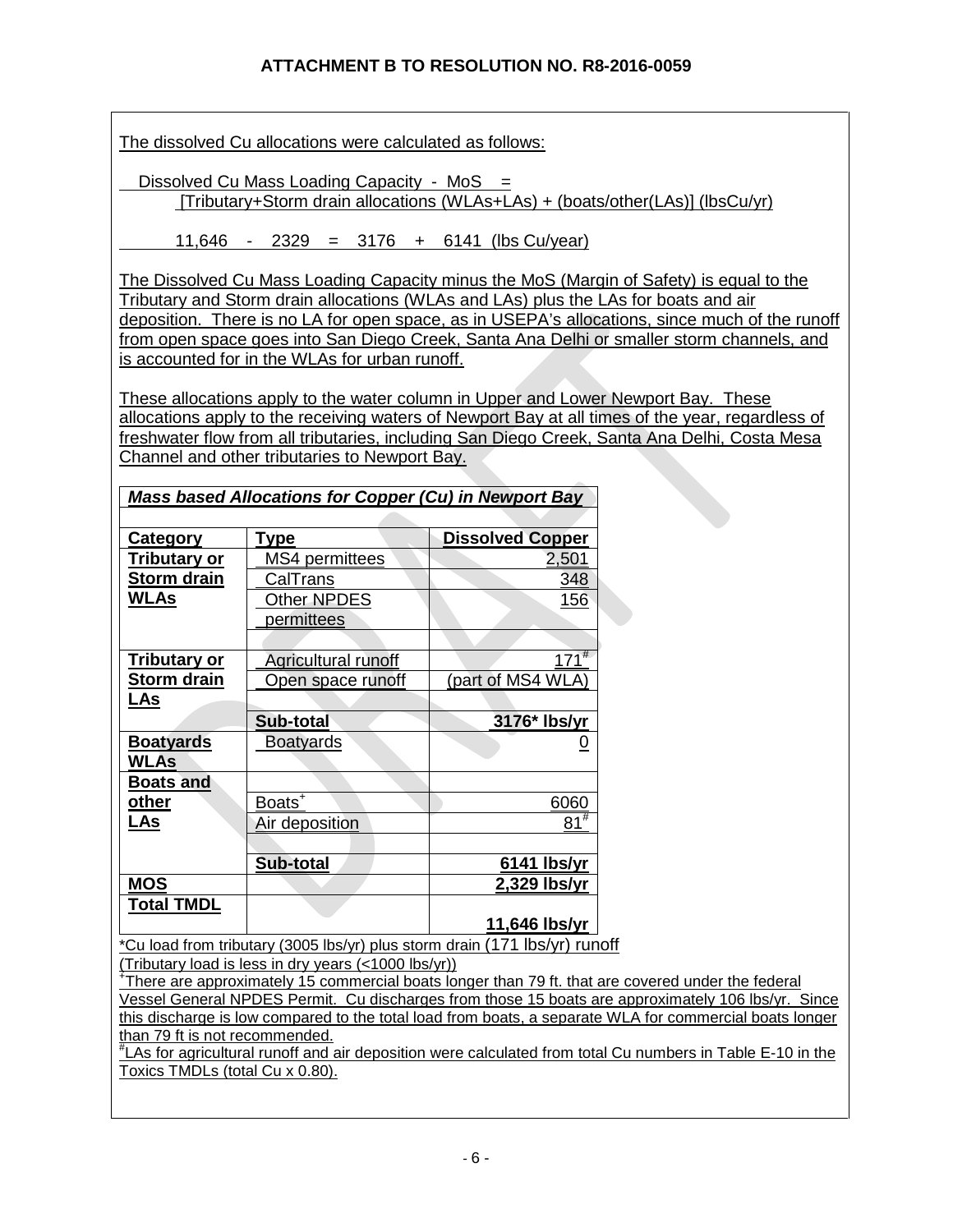|                                           | Concentration based Allocations for Copper in Newport Bay*                   |                                                                                              |  |  |
|-------------------------------------------|------------------------------------------------------------------------------|----------------------------------------------------------------------------------------------|--|--|
| <b>Metal</b>                              | <b>Dissolved saltwater acute</b>                                             | <b>Dissolved saltwater</b>                                                                   |  |  |
|                                           | <b>TMDLs and Allocations</b>                                                 | <b>Chronic TMDLs and Allocations</b>                                                         |  |  |
|                                           | <u>(µg/L)</u>                                                                | <u>(µg/L)</u>                                                                                |  |  |
|                                           |                                                                              |                                                                                              |  |  |
| Cu                                        | 4.8                                                                          | 3.1                                                                                          |  |  |
|                                           |                                                                              |                                                                                              |  |  |
|                                           | *these concentrations are equivalent to the CTR criteria and are the same as |                                                                                              |  |  |
|                                           | those in the Toxics TMDLs (USEPA 2002)                                       |                                                                                              |  |  |
|                                           |                                                                              |                                                                                              |  |  |
|                                           |                                                                              |                                                                                              |  |  |
|                                           | <b>Implementation Plan</b>                                                   |                                                                                              |  |  |
|                                           |                                                                              |                                                                                              |  |  |
|                                           |                                                                              | Cu loading from boats is the largest source of Cu to Newport Bay; therefore, the highest     |  |  |
|                                           |                                                                              | priority of this Cu TMDL Implementation Plan is to reduce or eliminate Cu discharges         |  |  |
|                                           |                                                                              | from Cu AFPs on recreational and commercial boats. This TMDL cannot be met unless            |  |  |
|                                           |                                                                              | Cu loading from boats is reduced or eliminated. The second priority is to address            |  |  |
|                                           |                                                                              | sediment impairment from Cu in parts of Lower Newport Bay, and to sample & evaluate          |  |  |
|                                           |                                                                              | areas with no or limited sediment Cu data. The recommended approach to addressing            |  |  |
|                                           |                                                                              | sediment impairment due to Cu is also expected to address sediment impairment from           |  |  |
|                                           |                                                                              | zinc (Zn) and mercury (Hg), which also exceeded sediment ERM guidelines. The third           |  |  |
|                                           |                                                                              | priority of this plan is to meet the Cu allocations for tributary runoff since this is the   |  |  |
|                                           | second largest source of Cu to the Bay.                                      |                                                                                              |  |  |
|                                           |                                                                              |                                                                                              |  |  |
|                                           |                                                                              | This recommended Cu TMDL includes compliance schedules that allow time to implement and      |  |  |
|                                           |                                                                              | adaptively manage the tasks to ensure effectiveness, efficiency and fairness. It is proposed |  |  |
|                                           |                                                                              | that final compliance with the TMDL be achieved as soon as possible but no later than        |  |  |
|                                           |                                                                              | 15 years from the date of approval of the TMDL by USEPA. The compliance schedule             |  |  |
|                                           |                                                                              | approach also recognizes that responsible parties may elect to pursue investigation and      |  |  |
|                                           |                                                                              | adoption of site-specific objectives for Cu in Newport Bay that would supersede the CTR      |  |  |
| criteria.                                 |                                                                              |                                                                                              |  |  |
|                                           |                                                                              |                                                                                              |  |  |
|                                           | TMDL implementation will be carried out in Newport Bay by the following:     |                                                                                              |  |  |
|                                           |                                                                              |                                                                                              |  |  |
|                                           |                                                                              | 1) Dischargers responsible to reduce Copper (Cu) Loads from Copper antifouling               |  |  |
| <u>paints (Cu AFPs)</u>                   |                                                                              |                                                                                              |  |  |
| (1)                                       | <b>State Lands Commission</b>                                                |                                                                                              |  |  |
|                                           | (2) City of Newport Beach                                                    |                                                                                              |  |  |
|                                           | (3) County of Orange                                                         |                                                                                              |  |  |
|                                           | (4) Marina owner/operators                                                   |                                                                                              |  |  |
| (5)                                       | Individual recreational boat owners                                          |                                                                                              |  |  |
| Commercial vessel owners/operators<br>(6) |                                                                              |                                                                                              |  |  |
| (7) Underwater hull cleaners              |                                                                              |                                                                                              |  |  |
|                                           | (8) Boatyards                                                                |                                                                                              |  |  |
|                                           | (9) Boat owners of transient vessels                                         |                                                                                              |  |  |
|                                           |                                                                              |                                                                                              |  |  |
| 2)                                        |                                                                              | Dischargers responsible to Correct Sediment Impairment from Copper (Cu)                      |  |  |
| <b>State Lands Commission</b><br>(1)      |                                                                              |                                                                                              |  |  |
| <b>City of Newport Beach</b><br>(2)       |                                                                              |                                                                                              |  |  |
|                                           | (3) County of Orange                                                         |                                                                                              |  |  |
|                                           |                                                                              |                                                                                              |  |  |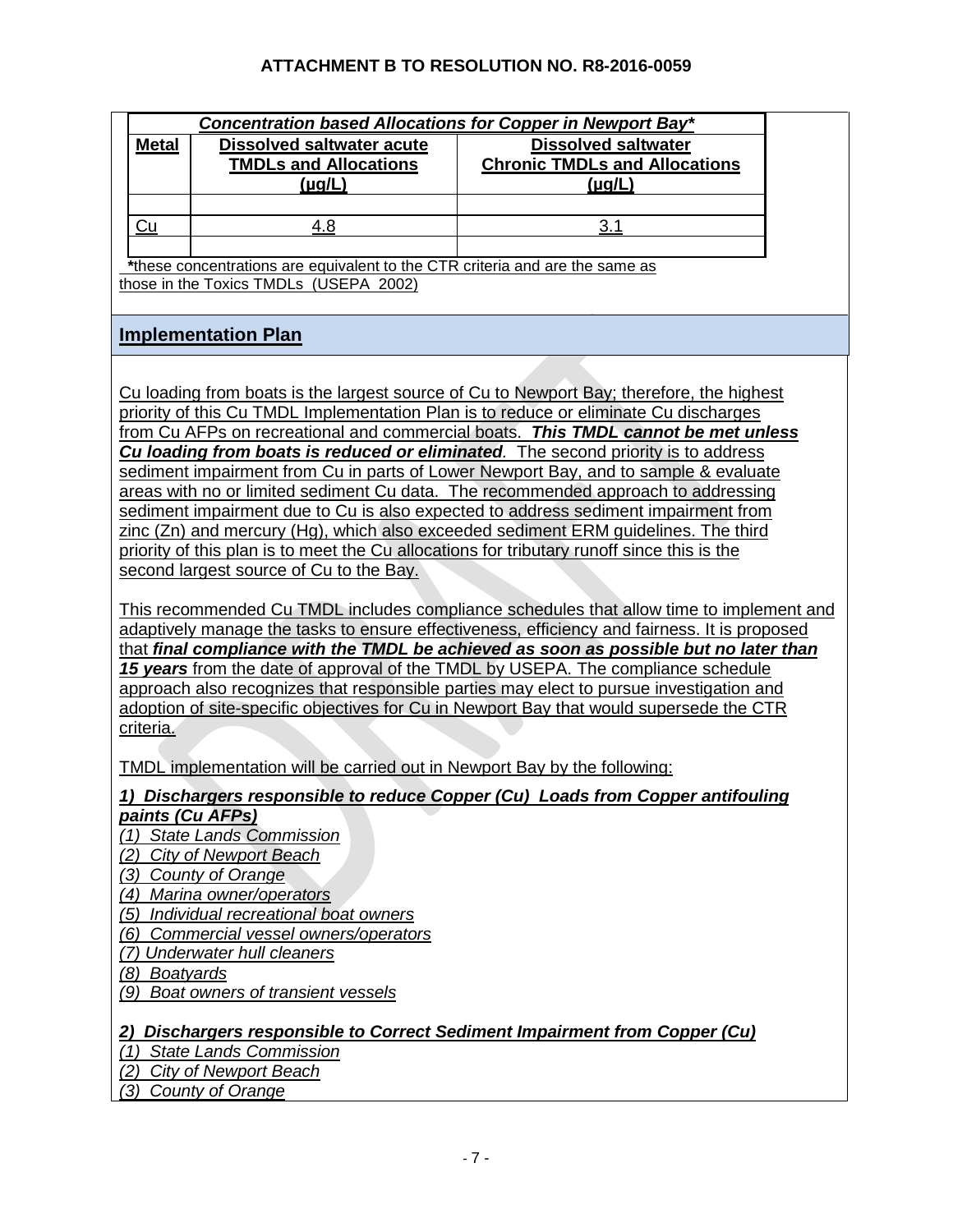*(4) Marina owner/operators (5) Individual recreational boat owners* 

*(6) Commercial vessel owners/operators*

*(7) Underwater hull cleaners*

*(8) Boatyards* 

*(9) Boat owners of transient vessels*

### *3) Dischargers responsible to meet Copper (Cu) Loads from Tributary runoff and Storm Drains*

*(1) County of Orange and other MS4 permittees* 

*(2) CalTrans* 

*(3) Agricultural dischargers* 

*(4) Other NPDES permittees* 

Implementation tasks and schedules are summarized below.

### *Recommended Implementation Tasks and Schedule for Copper (Cu) TMDL*

| <b>Implementation Task</b>                                            | <b>Schedule and Dischargers/Responsible</b>                                       |
|-----------------------------------------------------------------------|-----------------------------------------------------------------------------------|
|                                                                       | <b>Parties</b>                                                                    |
|                                                                       |                                                                                   |
| 1 Reduce Copper (Cu) loading from Cu                                  | As soon as possible but no later than (15 years                                   |
| antifouling paints (Cu AFPs) on recreational                          | from date of USEPA approval of Basin Plan                                         |
| and commercial boats                                                  | amendment (BPA)), with the following interim                                      |
|                                                                       | schedule:                                                                         |
|                                                                       |                                                                                   |
|                                                                       | No later than (3 years from the date of USEPA                                     |
|                                                                       | approval of the BPA): A minimum 20%                                               |
|                                                                       | reduction of Cu discharges from AFPs shall be<br>achieved                         |
|                                                                       |                                                                                   |
|                                                                       | No later than (7 years from the date of USEPA                                     |
|                                                                       | approval of the BPA): A minimum 50%                                               |
|                                                                       | reduction of Cu discharges from AFPs shall be                                     |
|                                                                       | achieved                                                                          |
|                                                                       |                                                                                   |
|                                                                       | No later than (11 years from the date of                                          |
|                                                                       | USEPA approval of the BPA): A minimum                                             |
|                                                                       | 70% reduction of Cu discharges from AFPs                                          |
|                                                                       | shall be achieved                                                                 |
|                                                                       |                                                                                   |
|                                                                       | No later than (15 years from the date of<br>USEPA approval of the BPA): A minimum |
|                                                                       | 83% reduction of Cu discharges from AFPs                                          |
|                                                                       | shall be achieved                                                                 |
|                                                                       |                                                                                   |
| 1.1 Restrict the sale and use of Cu AFPs                              |                                                                                   |
|                                                                       |                                                                                   |
| 1.1.1 Regional Board staff and dischargers will                       |                                                                                   |
| work with DPR and the State Board to restrict the                     | Ongoing by Regional Board staff                                                   |
| sale and use of Cu antifouling paints (Cu AFPs) in                    |                                                                                   |
| Newport Bay to achieve/help achieve the load<br>allocation for boats. |                                                                                   |
| 1.1.2 Regional Board staff and dischargers will                       |                                                                                   |
| work with USEPA to restrict the sale and use of                       | Ongoing by Regional Board staff                                                   |
|                                                                       |                                                                                   |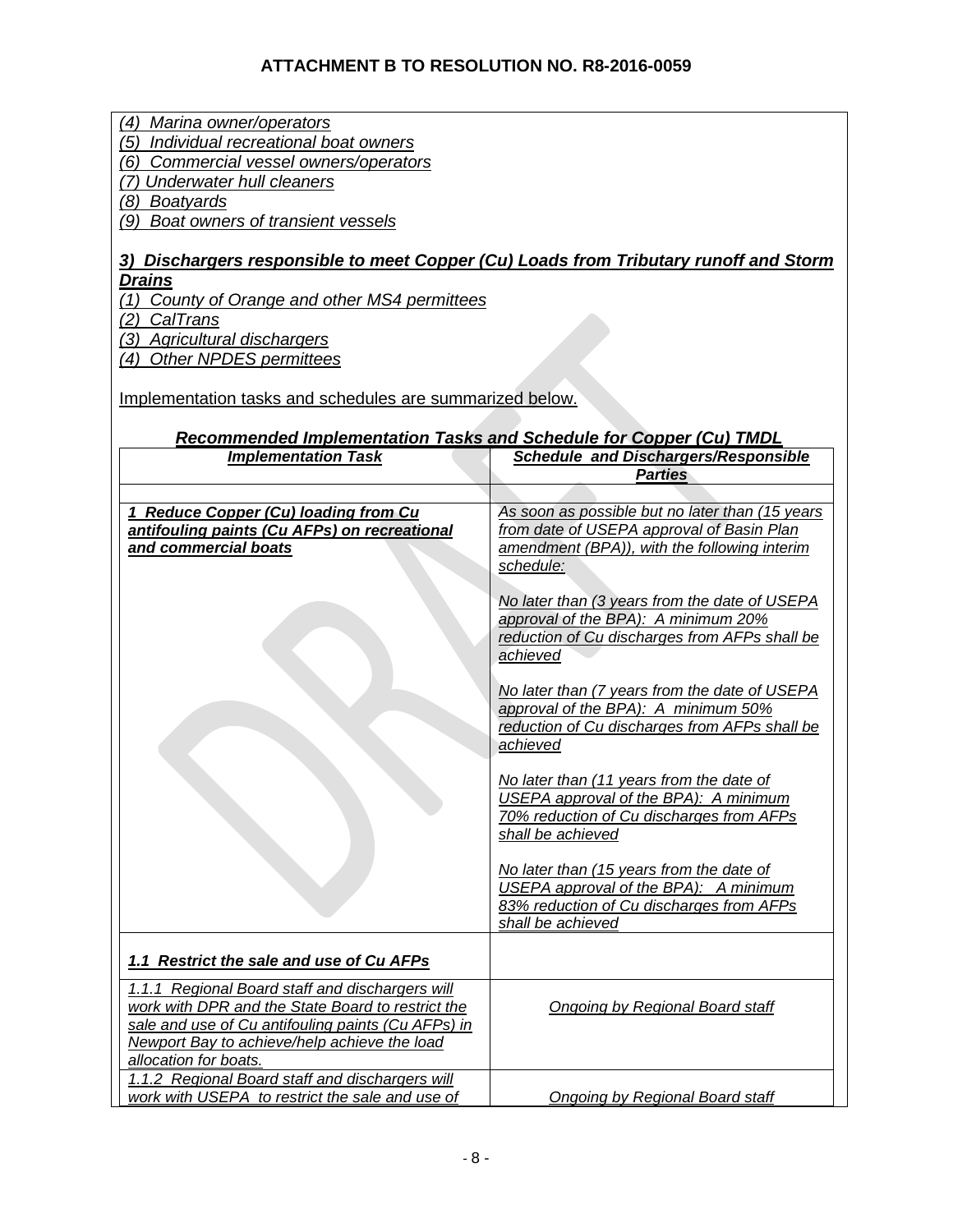| Cu antifouling paints (Cu AFPs) in water bodies                                                         |                                                                                             |
|---------------------------------------------------------------------------------------------------------|---------------------------------------------------------------------------------------------|
| impaired by Cu, including Newport Bay; and on the<br>development and implementation of Clean Boating    |                                                                                             |
| Act (CBA) requirements.                                                                                 |                                                                                             |
|                                                                                                         |                                                                                             |
| 1.2 Reduce Cu discharges from Cu AFPs                                                                   |                                                                                             |
| 1.2.1 Implementation Plan and Schedule to                                                               |                                                                                             |
| reduce Cu discharges from Cu AFPs                                                                       | <b>Dischargers/Responsible Parties</b>                                                      |
| 1.2.1 (1) The dischargers shall submit one or                                                           | <b>State Lands Commission</b>                                                               |
| more implementation plan(s) and schedule(s) to                                                          | City of Newport Beach (City)                                                                |
| achieve reductions of Cu discharges from Cu AFPs                                                        | County of Orange (County)<br>Marina owners/operators                                        |
| in accordance with the requirements identified in                                                       | Individual boat owners                                                                      |
| Task 1 above (see also section 5.6.3.1.2.2).                                                            | Underwater hull cleaners (during phase-out of                                               |
| 1.2.1 (2) The dischargers shall implement their                                                         | Cu paints)                                                                                  |
| $plan(s)$ and schedule(s)                                                                               |                                                                                             |
|                                                                                                         |                                                                                             |
|                                                                                                         | 1.2.1 (1) As soon as possible but no later than<br>(3 months from date of USEPA approval of |
|                                                                                                         | BPA)                                                                                        |
|                                                                                                         |                                                                                             |
|                                                                                                         | 1.2.1 (2) Upon Regional Board approval                                                      |
|                                                                                                         |                                                                                             |
| 1.2.2 Implementation Tasks to reduce Cu                                                                 |                                                                                             |
| discharges from Cu AFPs                                                                                 |                                                                                             |
| The proposed implementation plan(s) and                                                                 |                                                                                             |
| schedule(s), not to exceed 15 years, shall include<br>consideration of the strategies listed below at a |                                                                                             |
| <u>minimum.</u>                                                                                         |                                                                                             |
|                                                                                                         |                                                                                             |
| (These plan(s) may include controls/incentives for                                                      |                                                                                             |
| marina owner/operators and individual boat owners                                                       |                                                                                             |
| such as restricting the use of Cu AFPs through                                                          |                                                                                             |
| marina leases, permits or other mechanisms.)                                                            |                                                                                             |
| 1.2.2.1 Transition from Cu AFPs to nontoxic AFPs                                                        |                                                                                             |
| A plan and schedule, not to exceed 15 years, to                                                         |                                                                                             |
| transition from Cu AFPs to nontoxic AFPs/coatings                                                       |                                                                                             |
| on recreational and commercial boats moored in                                                          |                                                                                             |
| the Bay permanently or intermittently for more than                                                     |                                                                                             |
| 30 consecutive days; to require new boats to use<br>nontoxic AFPs; and to determine the current usage   |                                                                                             |
| of Cu AFPs in the Bay.                                                                                  |                                                                                             |
|                                                                                                         |                                                                                             |
| 1.2.2.2 Require all underwater hull cleaners to use                                                     |                                                                                             |
| <b>BMPs including soft cloths or hull cleaning</b>                                                      |                                                                                             |
| containment methods, and develop a diver                                                                |                                                                                             |
| certification program                                                                                   |                                                                                             |
| A plan and schedule to identify, implement and                                                          |                                                                                             |
| enforce the use of BMPs by all underwater hull                                                          |                                                                                             |
| cleaners, by a certification, permit or licensing                                                       |                                                                                             |
| system, that includes education, training and                                                           |                                                                                             |
| certification of all underwater hull cleaners.                                                          |                                                                                             |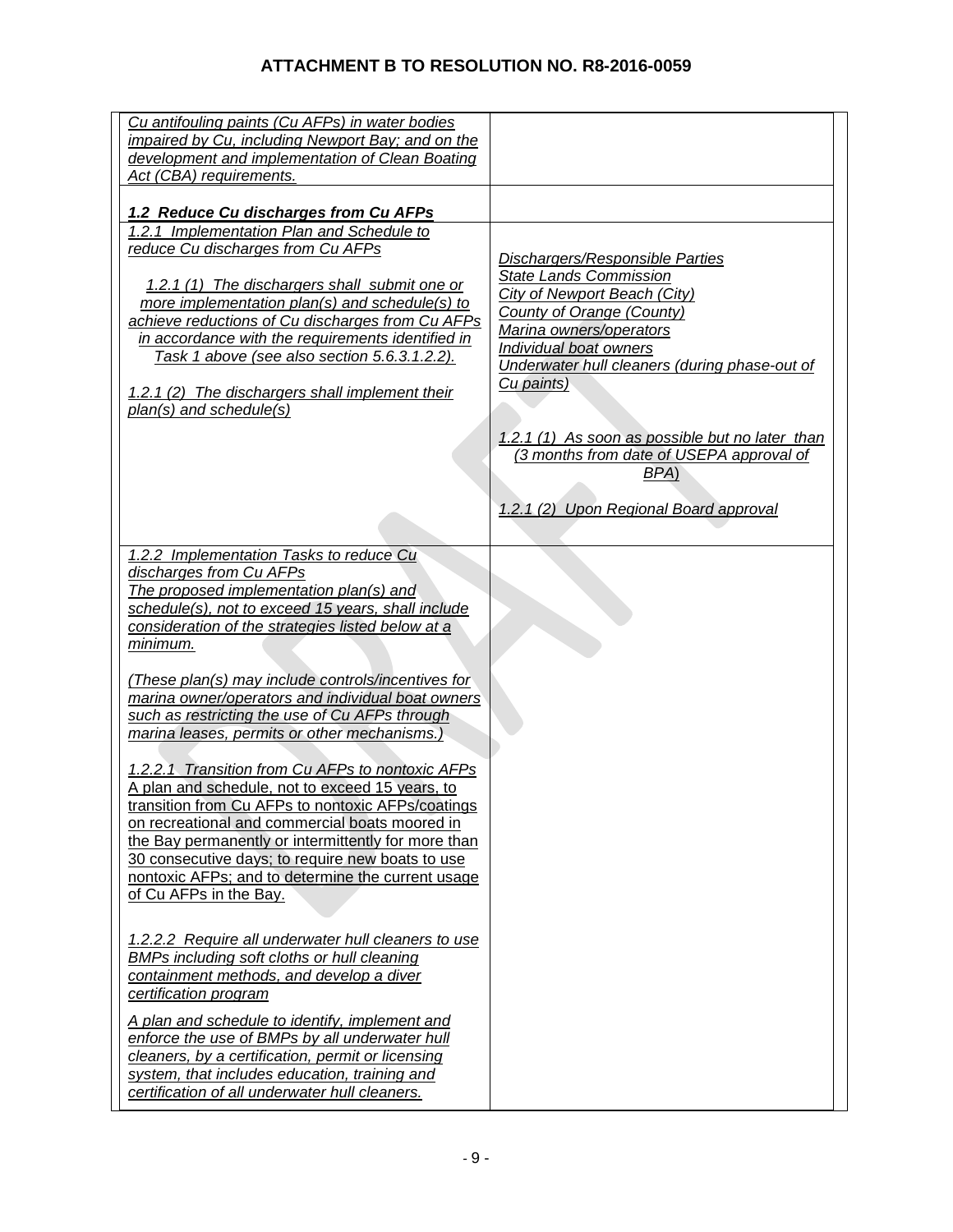| Additional BMPs that include hull cleaning in slip               |  |
|------------------------------------------------------------------|--|
| liners or dry dock storage may also be included.                 |  |
|                                                                  |  |
| 1.2.2.3 Require boaters to convert to lower leach                |  |
| rate Cu AFPs with leach rates at or below 9.5                    |  |
| $\mu q/cm^2/d$ .                                                 |  |
|                                                                  |  |
|                                                                  |  |
| 1.2.2.4 Continue Monitoring in the Bay, including                |  |
| marinas and channels                                             |  |
| A monitoring plan for marinas, channels and open                 |  |
| water sites in the Bay, to monitor dissolved and                 |  |
| total Cu concentrations in water and sediment, and               |  |
| water and sediment toxicity; and data evaluation                 |  |
| to determine Cu load reduction and the effects of                |  |
| the reduced Cu load from Cu AFPs on Cu                           |  |
| concentrations in marina and channel waters and                  |  |
| sediments. Monitoring shall include dissolved and                |  |
|                                                                  |  |
| total Cu concentrations in water and sediment,                   |  |
| water and sediment toxicity, water quality                       |  |
| parameters (DOC, pH, salinity, temperature, TSS,                 |  |
| TOC), and benthic testing (if necessary).                        |  |
|                                                                  |  |
| 1.2.2.5 Continue Education Program(s) for                        |  |
| Boaters, Boatyards and Marinas                                   |  |
| Identify and evaluate existing boater and/or boat                |  |
| related education program(s) in the Bay, and                     |  |
| revise those programs as necessary to include the                |  |
| following tasks, at a minimum:                                   |  |
| (1) Cu water quality issues and TMDL                             |  |
| requirements;                                                    |  |
| (2) Transitioning from Cu to nontoxic AFPs                       |  |
|                                                                  |  |
| including costs, availability and efficacy of nontoxic           |  |
| <b>AFPs/coatings; conversion costs from Cu to</b>                |  |
| nontoxic AFPs; application and maintenance costs;                |  |
| and hull cleaning costs;                                         |  |
| (3) Nontoxic AFP use requirements including                      |  |
| recommended BMPs for hull cleaning and                           |  |
| frequency of cleaning;                                           |  |
| (4) BMPs requirements for all underwater hull                    |  |
| cleaners;                                                        |  |
| (5) Use of lower leach rate Cu AFPs with leach                   |  |
| rates at or below 9.5 $\mu$ g/cm <sup>2</sup> /d. (6) Conditions |  |
| and requirements instituted by the State Lands                   |  |
| Commission, the City of Newport Beach and                        |  |
| Orange County to reduce Cu AFP discharges to                     |  |
| achieve TMDL requirements by responsible parties                 |  |
|                                                                  |  |
| (e.g. new conditions in marina lease agreements                  |  |
| and marina slip agreements; hull cleaning permits                |  |
| or licenses that include BMP requirements);                      |  |
| (7) Potential boat storage options, and                          |  |
| containment systems for boat cleaning and/or                     |  |
| storage (e.g. slip liners).                                      |  |
|                                                                  |  |
| 1.2.2.6 Coordinate with Regional Board staff on                  |  |
| work with DPR and USEPA                                          |  |
| Coordinate with Regional Board staff on work with                |  |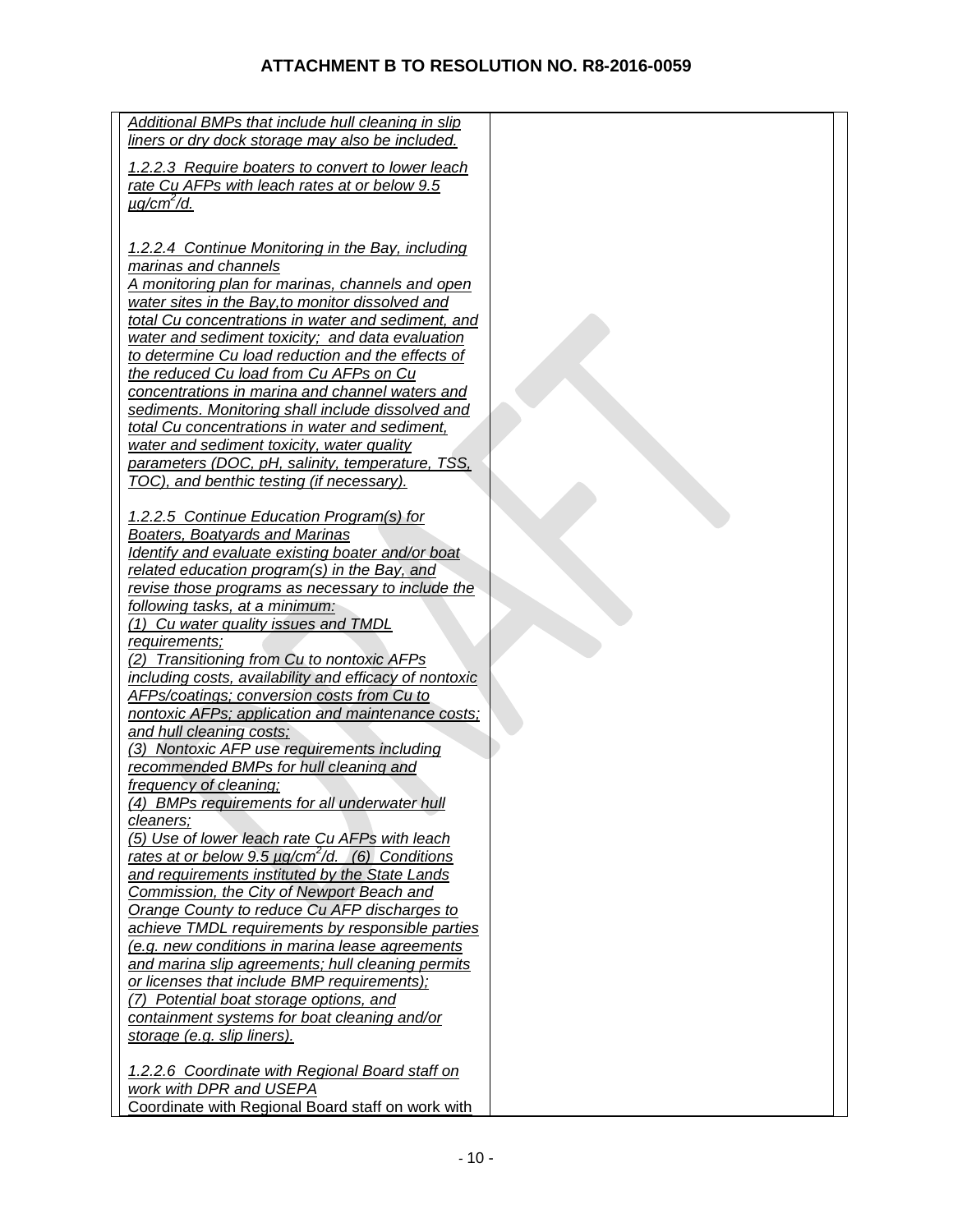| DPR and USEPA to institute appropriate<br>restrictions on Cu AFPs to achieve the TMDL                                                                                                                                                                                                                                                                                                                                                                                                                                                                                                                                                                                                                                                                                                                                                                                                                                                    |                                                                                                                                                                                                                                                                                                                                                                                                                                                  |
|------------------------------------------------------------------------------------------------------------------------------------------------------------------------------------------------------------------------------------------------------------------------------------------------------------------------------------------------------------------------------------------------------------------------------------------------------------------------------------------------------------------------------------------------------------------------------------------------------------------------------------------------------------------------------------------------------------------------------------------------------------------------------------------------------------------------------------------------------------------------------------------------------------------------------------------|--------------------------------------------------------------------------------------------------------------------------------------------------------------------------------------------------------------------------------------------------------------------------------------------------------------------------------------------------------------------------------------------------------------------------------------------------|
| 2) Remediate areas of known sediment Cu<br>impairment, and identify/remediate sediment<br>impairment in areas with no or limited sediment<br>Cu data (including marina and boatyard areas)                                                                                                                                                                                                                                                                                                                                                                                                                                                                                                                                                                                                                                                                                                                                               | <b>Dischargers/Responsible Parties</b><br><b>State Lands Commission</b><br>City of Newport Beach (City)<br>County of Orange (County)<br>Marina owners/operators<br>Individual boat owners<br>Underwater hull cleaners (during phase-out of<br>Cu paints)<br><b>Boatyard owners/operators</b>                                                                                                                                                     |
| 2.1 Implementation Plan and Schedule to<br>remediate areas of known areas of impairment<br>from sediment Cu; and identify/remediate areas of<br>the Bay with limited or no sediment data<br>2.1 (1) The dischargers shall submit an<br>implementation plan and schedule to correct Cu<br>sediment impairment in areas that exceed the<br>ERM sediment guideline for Cu, including the<br>Turning Basin and S. Lido Channel.<br>The proposed plan shall include recommended<br>corrective strategies for areas of known sediment<br>impairment, and monitoring and evaluation<br>necessary to determine: (1) the effectiveness of<br>the corrective actions on sediment Cu impairment;<br>and, $(2)$ the extent of sediment Zn and Hg (and Cu)<br>impairment in areas of the Bay that have not been<br>monitored especially in marina and boatyard<br>areas).<br>2.1 (2) The dischargers shall implement their<br>plan(s) and schedule(s) | <b>Dischargers/Responsible Parties</b><br><b>State Lands Commission</b><br><b>City of Newport Beach (City)</b><br>County of Orange (County)<br>Marina owners/operators<br>Individual boat owners<br>Underwater hull cleaners (during phase-out of<br>Cu paints)<br><b>Boatyard owners/operators</b><br>2.1 (1) As soon as possible but no later than<br>(3 months from date of USEPA approval of<br>BPA)<br>2.1 (2) Upon Regional Board approval |
|                                                                                                                                                                                                                                                                                                                                                                                                                                                                                                                                                                                                                                                                                                                                                                                                                                                                                                                                          |                                                                                                                                                                                                                                                                                                                                                                                                                                                  |
| 3) Meet Copper (Cu) allocations for tributary<br>runoff                                                                                                                                                                                                                                                                                                                                                                                                                                                                                                                                                                                                                                                                                                                                                                                                                                                                                  |                                                                                                                                                                                                                                                                                                                                                                                                                                                  |
| 3.1 The Regional Board will revise existing WDRs<br>and NPDES permits, including the MS4 storm<br>water permit, as necessary to implement the Cu<br><b>TMDL</b> requirements.<br>New permits will implement applicable Cu TMDL<br>requirements.                                                                                                                                                                                                                                                                                                                                                                                                                                                                                                                                                                                                                                                                                          | <b>Existing permits : Upon permit renewal (or</b><br>earlier, if dictated by circumstances that<br>require revisions to an existing permit) after<br>(date of USEPA approval of BPA)<br>New permits: as new permits are established                                                                                                                                                                                                              |
| 3.2 (1) The dischargers shall conduct monitoring<br>for Cu loading from tributary runoff to determine                                                                                                                                                                                                                                                                                                                                                                                                                                                                                                                                                                                                                                                                                                                                                                                                                                    | <b>Dischargers/Responsible Parties</b><br>County of Orange, City of Newport Beach and                                                                                                                                                                                                                                                                                                                                                            |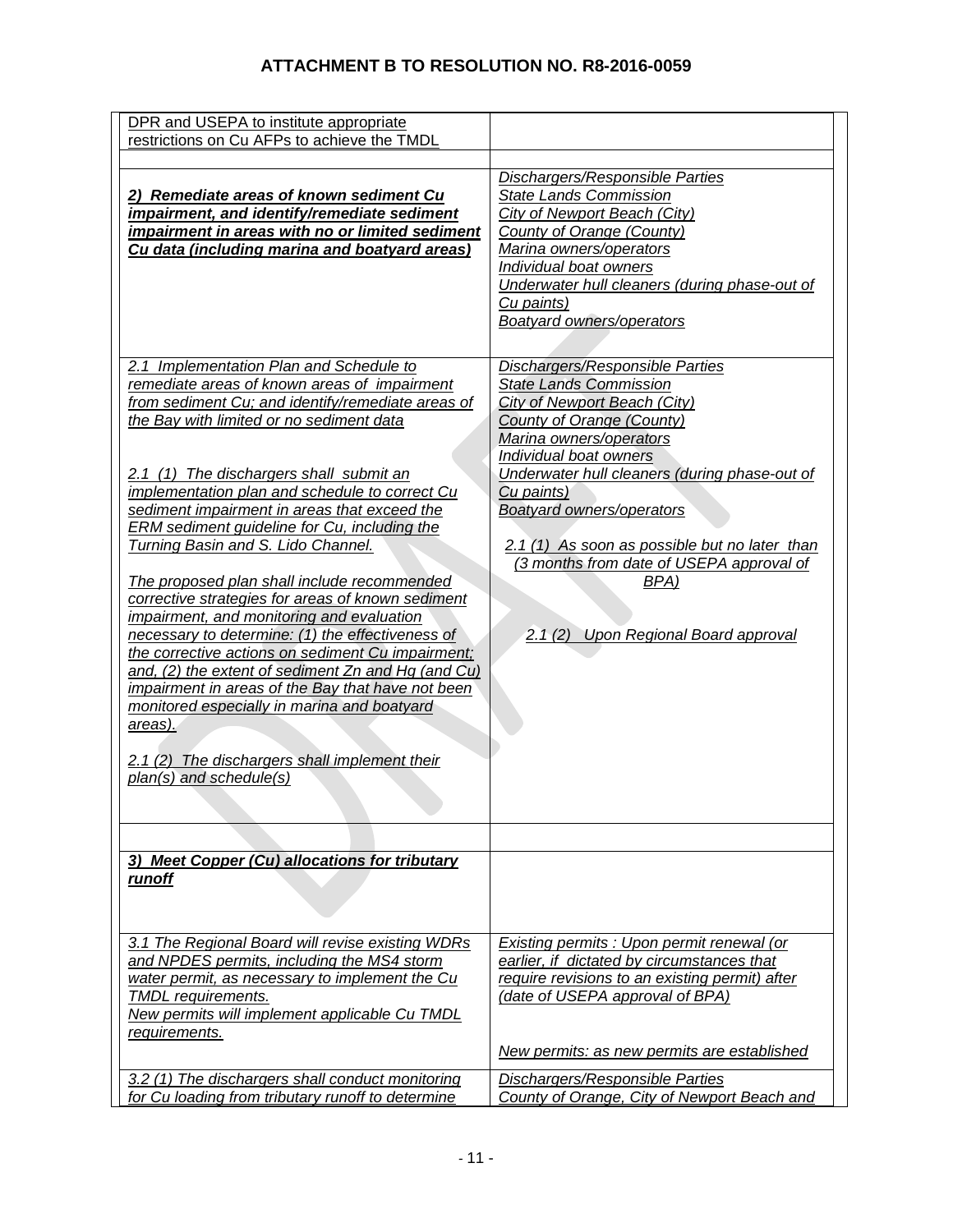| whether Cu wasteload and load allocations (WLAs,<br>LAs) are consistently achieved.<br>(Existing monitoring for MS4 systems may be<br>utilized for this task.)<br>3.2 (2) If Cu loading exceeds TMDL allocations for<br>urban and/or agricultural runoff, appropriate<br>dischargers must develop and submit a plan and<br>schedule to meet the TMDL allocations for Cu<br>discharges from tributary runoff.<br>3.2 (3) The dischargers shall implement their<br>plan(s) and schedule(s)<br>4) Evaluate Copper (Cu) discharges from storm<br>drains for local impacts<br>4.1 (1) The dischargers shall develop and submit<br>a plan and schedule to determine the significance<br>of localized Cu discharges from storm drain loads<br>to the Upper and Lower Bay. Storm drain loads to<br>Newport Bay and the receiving waters and<br>sediments shall be monitored and the data shall be<br>evaluated to determine the Cu loads from storm<br>drains and whether those loads result in water<br>quality standards impairment. to water and<br>sediments.<br>4.1 (2) The dischargers shall implement the plan<br>and schedule to determine the significance of<br>localized Cu discharges from storm drain loads in<br>the Upper and Lower Bay.<br>4.1 (3) If impairment is found, the dischargers<br>shall develop and submit a plan and schedule to<br>reduce Cu discharges from storm drains to areas<br>impacted and correct the impairment. Impairment<br>shall be determined in accordance with the State<br>Board's 303(d) Listing Policy. | other MS4 permittees<br>CalTrans<br>Agricultural dischargers<br>Other NPDES permittees<br>3.2 (1) As soon as possible but no later than (3<br>months from date of USEPA approval of BPA)<br>3.2 (2) As soon as possible but no later than 3<br>months after data results showing that WLAs<br>or LAs have not been achieved<br>3.2 (3) Upon Executive Officer approval<br>4.1 (1) As soon as possible but no later than (3<br>months from date of USEPA approval of BPA)<br>4.1 (2) Upon Executive Officer approval.<br>4.1 (3) As soon as possible but no later than 3<br>months from the findings of negative impacts to<br><u>an area</u><br>4.1 (4) Upon Executive Officer approval.<br><b>Dischargers/Responsible Parties</b><br>County of Orange, City of Newport Beach<br>and other MS4 permittees<br>CalTrans<br><b>Agricultural dischargers</b><br>Other NPDES permittees |
|---------------------------------------------------------------------------------------------------------------------------------------------------------------------------------------------------------------------------------------------------------------------------------------------------------------------------------------------------------------------------------------------------------------------------------------------------------------------------------------------------------------------------------------------------------------------------------------------------------------------------------------------------------------------------------------------------------------------------------------------------------------------------------------------------------------------------------------------------------------------------------------------------------------------------------------------------------------------------------------------------------------------------------------------------------------------------------------------------------------------------------------------------------------------------------------------------------------------------------------------------------------------------------------------------------------------------------------------------------------------------------------------------------------------------------------------------------------------------------------------------------------------------------------------------|------------------------------------------------------------------------------------------------------------------------------------------------------------------------------------------------------------------------------------------------------------------------------------------------------------------------------------------------------------------------------------------------------------------------------------------------------------------------------------------------------------------------------------------------------------------------------------------------------------------------------------------------------------------------------------------------------------------------------------------------------------------------------------------------------------------------------------------------------------------------------------|
| 4.1 (4) The dischargers shall implement the plan<br>and schedule to correct impairment resulting from<br>Cu discharges from storm drain loads in the Upper<br>and Lower Bay.                                                                                                                                                                                                                                                                                                                                                                                                                                                                                                                                                                                                                                                                                                                                                                                                                                                                                                                                                                                                                                                                                                                                                                                                                                                                                                                                                                      |                                                                                                                                                                                                                                                                                                                                                                                                                                                                                                                                                                                                                                                                                                                                                                                                                                                                                    |
|                                                                                                                                                                                                                                                                                                                                                                                                                                                                                                                                                                                                                                                                                                                                                                                                                                                                                                                                                                                                                                                                                                                                                                                                                                                                                                                                                                                                                                                                                                                                                   |                                                                                                                                                                                                                                                                                                                                                                                                                                                                                                                                                                                                                                                                                                                                                                                                                                                                                    |
| 5)<br><b>Continue Monitoring</b><br>5(1) The dischargers shall develop and submit a<br>plan and schedule for monitoring of Cu in water                                                                                                                                                                                                                                                                                                                                                                                                                                                                                                                                                                                                                                                                                                                                                                                                                                                                                                                                                                                                                                                                                                                                                                                                                                                                                                                                                                                                            | $5(1)$ As soon as possible but no later than (3)<br>months from date of USEPA approval of BPA)                                                                                                                                                                                                                                                                                                                                                                                                                                                                                                                                                                                                                                                                                                                                                                                     |
| and sediments, toxicity testing in water and<br>sediments, and benthic testing in sediments.<br>Monitoring for the following discharges and waters<br>shall be included:<br>--Marina and channel waters and sediments                                                                                                                                                                                                                                                                                                                                                                                                                                                                                                                                                                                                                                                                                                                                                                                                                                                                                                                                                                                                                                                                                                                                                                                                                                                                                                                             | 5 (2) Upon Regional Board approval                                                                                                                                                                                                                                                                                                                                                                                                                                                                                                                                                                                                                                                                                                                                                                                                                                                 |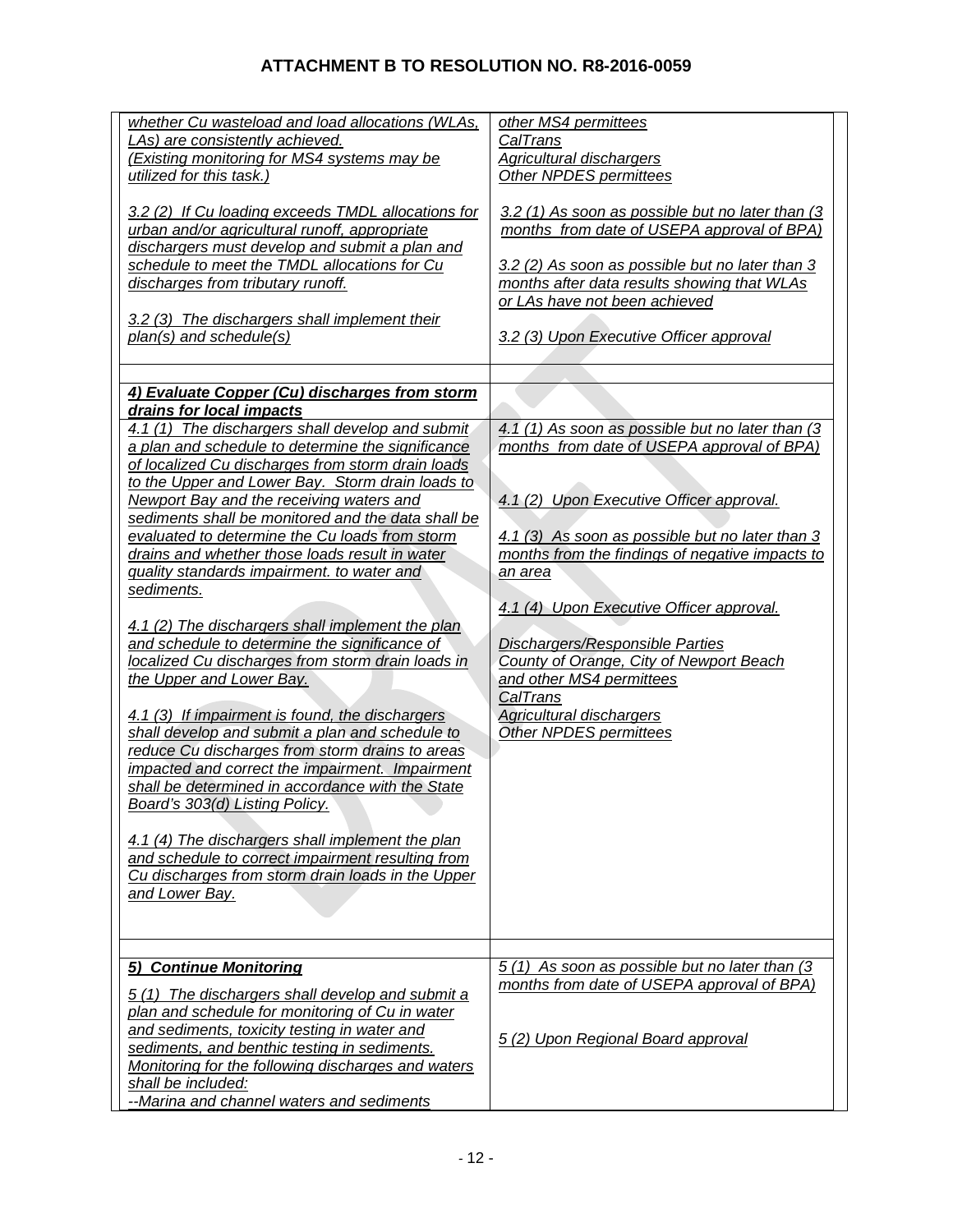| -- Tributary runoff including San Diego Creek,<br>Santa Ana Delhi and Big Canyon Wash<br>--Storm drain runoff<br>The proposed monitoring plan may rely, to the<br>extent appropriate, on other monitoring that is<br>currently being conducted in response to other<br>programs/requirements. Where such reliance is<br>proposed, justification must be provided.                           | Dischargers/Responsible Parties<br><b>State Lands Commission</b><br>County of Orange and other MS4 permittees<br>City of Newport Beach<br>CalTrans<br><b>Agricultural dischargers</b><br>Other NPDES permittees                                                                                                                                                                                 |
|---------------------------------------------------------------------------------------------------------------------------------------------------------------------------------------------------------------------------------------------------------------------------------------------------------------------------------------------------------------------------------------------|-------------------------------------------------------------------------------------------------------------------------------------------------------------------------------------------------------------------------------------------------------------------------------------------------------------------------------------------------------------------------------------------------|
| 5(2) The dischargers shall implement the plan and<br>schedule for the monitoring of Cu described in 5<br>$(1)$ .                                                                                                                                                                                                                                                                            |                                                                                                                                                                                                                                                                                                                                                                                                 |
| 6) Conduct Special Studies<br>Special studies may be necessary to refine the<br>TMDL and/or the TMDL implementation plan,<br>particularly if implementation of the preceding<br>tasks proves insufficient to achieve the TMDL.<br>These studies may include:<br>6.1) Determine the Cu loading from In-Bay<br>Sediments<br>Cu discharges from Bay sediments have not yet<br>been quantified. | Special studies shall be implemented by the<br>dischargers in accordance with direction from<br>the Regional Board Executive Officer per<br>Water Code Section 13267.<br><b>Dischargers/Responsible Parties</b><br><b>State Lands Commission</b><br>County of Orange and other MS4 permittees<br><b>City of Newport Beach</b><br>CalTrans<br>Agricultural dischargers Other NPDES<br>permittees |
| 6.2) Determine the Cu loading from Algae & Other<br>Vegetation<br>Cu loading from algae and other vegetation has<br>not yet been quantified.                                                                                                                                                                                                                                                |                                                                                                                                                                                                                                                                                                                                                                                                 |
| 7) Submit Updated TMDL Report, and<br><b>Reevaluate and Revise the TMDL</b>                                                                                                                                                                                                                                                                                                                 | Within six months of the completion of<br>implementation tasks 1.2.2.1 through 1.2.2.8,<br>an updated TMDL report shall be submitted by<br>the dischargers. This report shall evaluate the<br>efficacy of the implemented Cu reduction<br>strategies, and provide recommendations for<br>revisions to those strategies and this Cu<br>TMDL.                                                     |
|                                                                                                                                                                                                                                                                                                                                                                                             | The Regional Board will reevaluate this TMDL<br>in (five years after the approval of the basin<br>plan amendment by USEPA) or earlier if<br>warranted by new data, the adoption of site-<br>specific Cu objectives or the Updated TMDL<br>report.                                                                                                                                               |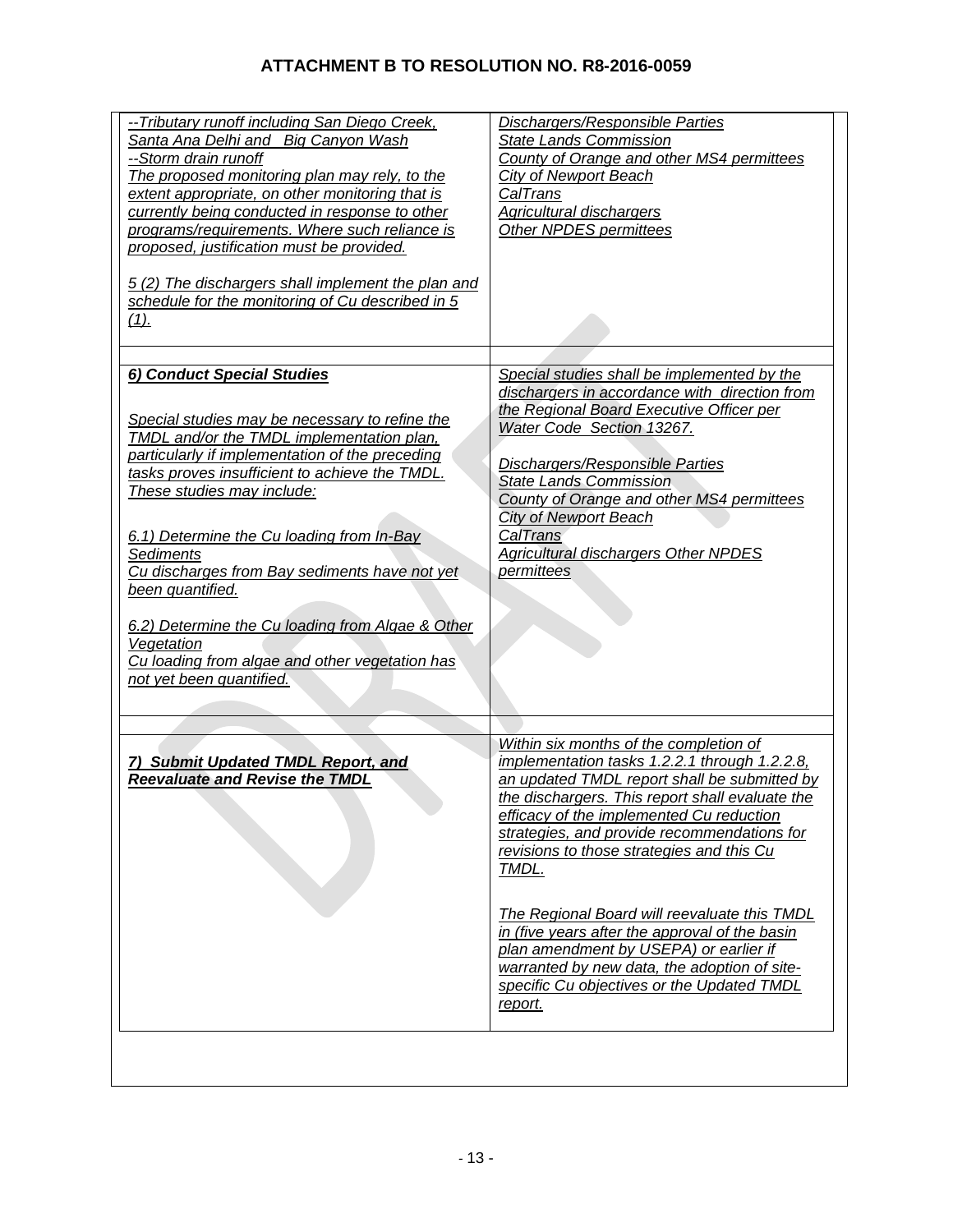### **Table 6.1. Zn,Hg,As,Cr-1: Non-TMDL Action Plans (Action Plans) for Zinc (Zn), Mercury (Hg), Arsenic (As) and Chromium (Cr)**

### **Problem Statement for Zn, Hg, As and Cr Non-TMDL Action Plans (Action Plans)**

In 2002, USEPA promulgated TMDLs for copper (Cu), lead (Pb), zinc (Zn) and cadmium (Cd) in the Upper Bay and Cu, Pb and Zn in the Lower Bay, based on an impairment assessment conducted by USEPA (USEPA, 2002). (USEPA also promulgated certain metals TMDLs for San Diego Creek.(*ibid.*)) Sediment metal concentrations were also shown to be high, and sediment toxicity was found in sediment samples across the Upper and Lower Bay (Bight '98, '03). Increased Zn concentrations were found in mussels in the Lower Bay. Cd, Pb and Zn are known to bioaccumulate in benthic organisms, but do not generally biomagnify up the food chain. The concentrations of heavy metals in aquatic plants in Newport Bay have not been documented, although Allen et al (2008) tested concentrations in algae.

In 2006, the State Board assessed individual metals in Newport Bay and listed the Upper and Lower Bay for Cu. No other individual metals were listed based on the State Board assessment, although USEPA's 2002 TMDLs remained in place. State Board also demonstrated no metals impairment in San Diego Creek.

This impairment assessment, based on data collected after 2002, showed impairment due to zinc (Zn), mercury (Hg), arsenic (As) and chromium (Cr) in Newport Bay. Non-TMDL Action Plans for these metals, rather than TMDLs, are identified below. The rationale for this alternative remediation approached is described below. The Action Plans include a Problem Statement, Source Analysis (if available) and Recommended Action Plan Tasks to Address Impairment. No allocations or linkage analyses are included. These Non-TMDL Action Plans replace the TMDLs for these metals that were promulgated by USEPA in 2002. The Non-TMDL Action Plan approach may be modified via future Basin Plan amendment if additional data and information warrant a TMDL or other alternative approach.

**Zn and Hg.** Action Plans are recommended for Zn and Hg since Zn and Hg exceeded sediment guidelines, but not CTR saltwater criteria for dissolved metals, and sediment Zn and Hg impairment is expected to be addressed by sediment Cu remediation requirements in the Cu TMDL. (Zn and Hg exceeded sediment guidelines in mostly the same areas as sediment Cu; therefore, as sediment Cu is remediated, likely with dredging, sediment Zn and Hg should also be remediated. In addition, a more extensive marina study is recommended in the Cu TMDL to determine the extent of sediment Cu (and other metals) contamination in marina areas not previously tested. The results of this expanded marina study will determine the extent of remediation needed for sediment Cu, Zn and Hg.)

**As and Cr.** Action Plans are recommended for Arsenic (As) and Chromium (Cr) since (As) and Cr exceeded fish and/or mussel tissue guidelines, but did not exceed the CTR saltwater criteria nor ERM sediment guidelines in Upper and Lower Newport Bay. In addition, sources of As and Cr are unknown; therefore, neither TMDLs nor allocations can be assigned until a more complete source analysis is conducted and considered.

#### *Impairment Assessment Results*

*Water.* No dissolved metals, except Cu, exceeded the CTR saltwater criteria.

**Sediments.** Metals that exceeded the ERM sediment quality guidelines (plus sediment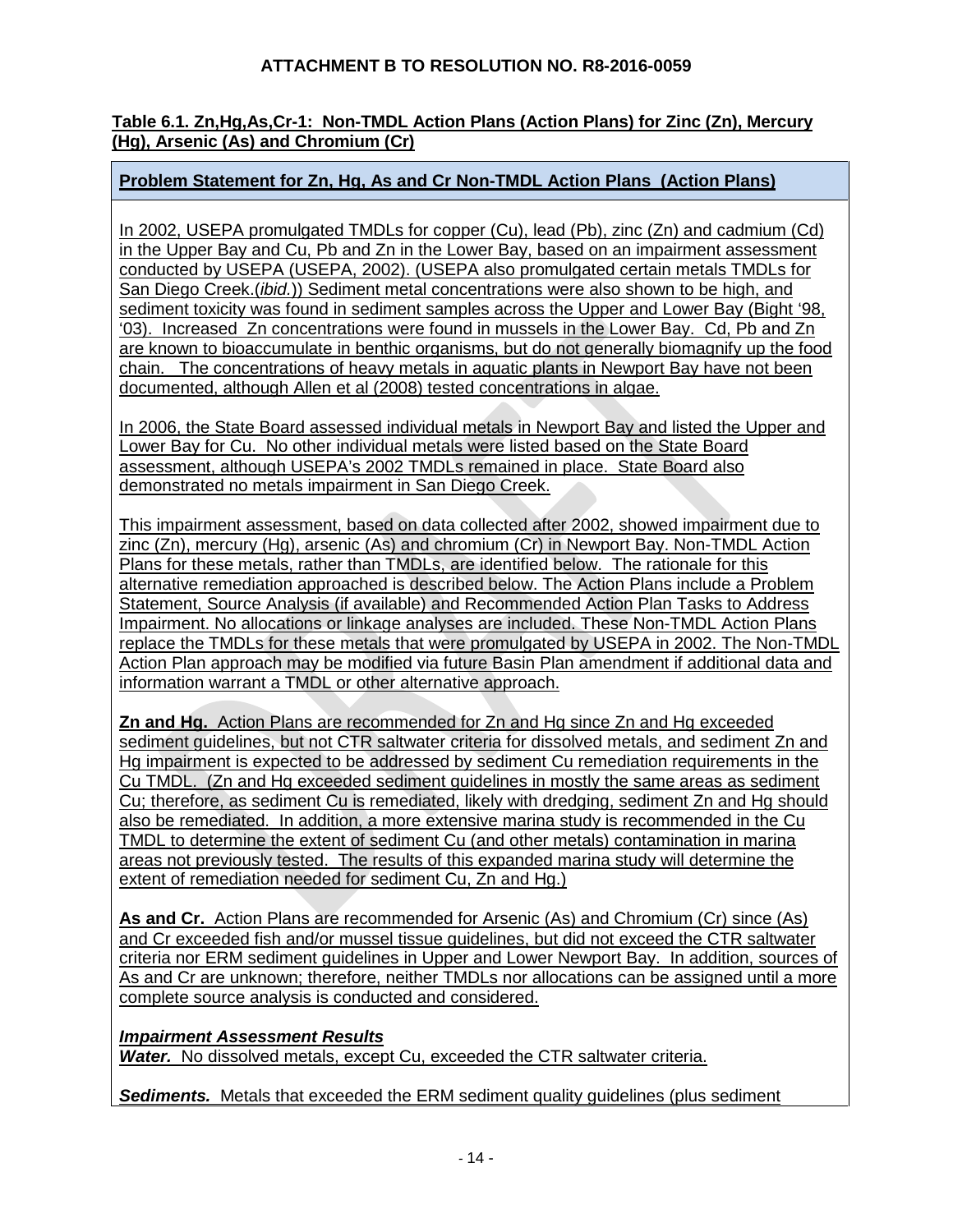toxicity), include Zn and mercury (Hg) (and Cu) in parts of Lower Newport Bay, particularly in the Turning Basin/South Lido Channel areas. In addition, sediment toxicity is present in areas where Zn and Hg (and Cu) exceeded the ERM quidelines.

*Fish and/or mussel tissue.* Metals that exceeded guidelines for fish and/or mussel tissue include arsenic (As), and chromium (Cr) in the Upper Bay, and As, Cr and Zn in the Lower Bay. Arsenic (As) exceeded the lower human health guideline, while Cr and Zn exceeded the wildlife guidelines.

*Human health.* Arsenic (As) exceeded the lower human health guideline (0.026 ug/g ww) in all fish filets (8) and mussels (4/4 samples). Fish filets were collected in the Upper Bay only.

*Wildlife.* The wildlife guidelines were exceeded for Cr (2.5 ug/g ww) in most fish (26/31, 18/32) in the Upper and Lower Bay, respectively in Allen's study (2008) but not in DFG's study (2006); and for Zn in 10/36 fish and 1/2 mussel samples in the Lower Bay (Allen 2008, DFG 2006).

Chromium (Cr) exceeded the guideline for wildlife in both resident and open water fish that were collected in Newport Bay. Residency is an issue with fish tissue exceedances with respect to sources of contaminants in fish tissue. Zn exceeded the guideline for wildlife in topsmelt and mussels. Sources for As, Cr and Zn in the Lower Bay may include sediments, and algae for Cr and As (Allen 2008).

Non-TMDL Action Plans are recommended for Zn, Hg, As and Cr. These metals are recommended for 303(d) listing. The Non-TMDL Action Plans address metals impairment by strategies including monitoring and dredging but do not include waste load or load allocations.

**Numeric Targets for Zn, Hg, As and Cr** 

The numeric targets for Zn, Hg, As and Cr include: 1) the CTR saltwater criteria for dissolved metals in water; 2) the Effects Range Low (ERL) sediment guidelines for sediments; and 3) fish tissue guidelines for human health and wildlife. Targets in sediments and fish tissue are based on total metal concentrations.

For sediments, ERL sediment guidelines are used as targets, rather than the ERM guidelines, as this is a conservative approach that has been used in other metals TMDLs in the state of California. For fish tissue, Office of Environmental Health Hazard Assessment (OEHHA) and USEPA guidelines are used for human health, and U.S. Fish and Wildlife Service (USFWS) guidelines are used for wildlife.

| <b>Numeric Targets for Zn, Hg, As, Cr</b> |                                                             |         |                                                                 |
|-------------------------------------------|-------------------------------------------------------------|---------|-----------------------------------------------------------------|
| <b>Metal</b>                              | <b>Water</b><br>(CTR saltwater criteria, ug/L) <sup>1</sup> |         | <b>Sediment</b><br>(ERL sediment guidelines, ug/g) <sup>2</sup> |
|                                           | acute                                                       | chronic | <b>Effects Range Low</b>                                        |
| *Zn                                       | 90                                                          |         | 150                                                             |
| Hg                                        | -8                                                          | 0.94    | 0.15                                                            |
| As                                        | 69                                                          | 36      |                                                                 |
| Сı                                        | 100                                                         | 5С      | 81                                                              |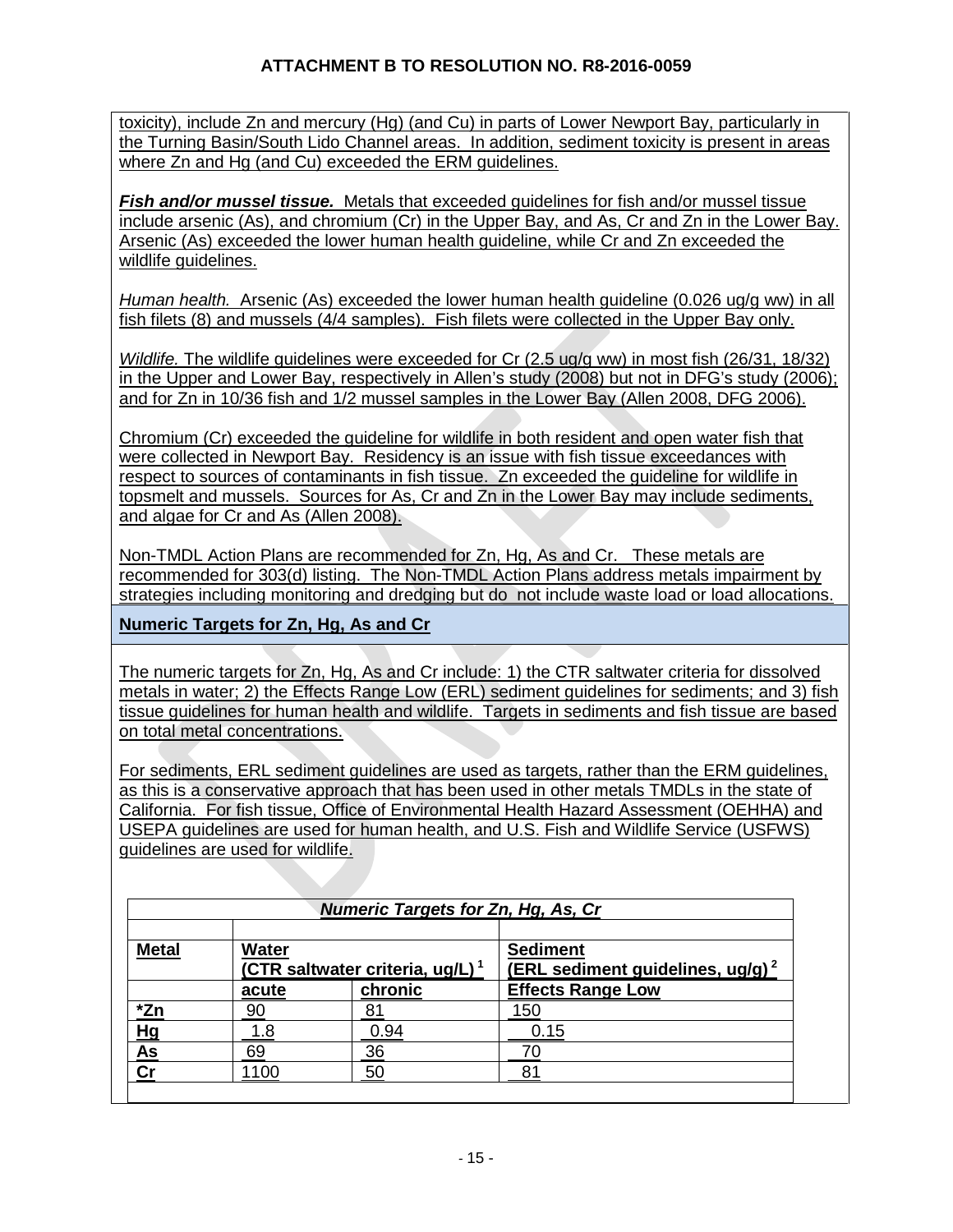|                                                                                                      | <b>Fish Tissue</b>                                                                                      | <b>Fish Tissue</b>                                                                                                |  |  |
|------------------------------------------------------------------------------------------------------|---------------------------------------------------------------------------------------------------------|-------------------------------------------------------------------------------------------------------------------|--|--|
|                                                                                                      | Human Health (ug/g ww)                                                                                  | Wildlife (ug/g ww)                                                                                                |  |  |
| Zn                                                                                                   | 40 <sup>3</sup>                                                                                         | 45 <sup>4</sup>                                                                                                   |  |  |
| Hg                                                                                                   | $2005$ ng/g ww                                                                                          |                                                                                                                   |  |  |
| <b>Methyl Hg</b>                                                                                     | $220^6$ ng/g                                                                                            | $30^7, 55^7$ ng/g ww                                                                                              |  |  |
| <u>As</u>                                                                                            | $0.026^{8}$                                                                                             | $\frac{25^{9}}{25^{9}}$                                                                                           |  |  |
| $\mathsf{Cr}$                                                                                        | $1.0^{10}$                                                                                              | $2.5^{11}$                                                                                                        |  |  |
|                                                                                                      |                                                                                                         |                                                                                                                   |  |  |
|                                                                                                      | *Zn TMDL promulgated by USEPA in 2002                                                                   |                                                                                                                   |  |  |
|                                                                                                      | <sup>1</sup> Dissolved metals saltwater criteria are from the California Toxics Rule (CTR) (USEPA 2000) |                                                                                                                   |  |  |
|                                                                                                      | <sup>2</sup> Sediment guidelines are from Long et al 1995 (ERL = effects range low)                     |                                                                                                                   |  |  |
|                                                                                                      | <sup>3</sup> Zn human health target from Median International Standards (MIS), Nauen 1983               |                                                                                                                   |  |  |
|                                                                                                      | <sup>4</sup> Zn wildlife target from Eisler 1993                                                        |                                                                                                                   |  |  |
| <sup>5</sup> Total Hg human health target from Johnson & Looker 2004, San Francisco Bay Mercury TMDL |                                                                                                         |                                                                                                                   |  |  |
| <sup>6</sup> Methyl Hg human health target from Klasing & Brodberg 2008 (OEHHA)                      |                                                                                                         |                                                                                                                   |  |  |
| Methyl Hg wildlife guidelines from Russell 2003 (USFWS) (30ng/g value for smaller fish (< 5cm) -     |                                                                                                         |                                                                                                                   |  |  |
| protective of the California least tern; 55ng/g value for larger fish --protective of sea otter)     |                                                                                                         |                                                                                                                   |  |  |
|                                                                                                      | Inorganic As human health target (carcinogen target) from USEPA 2000a Fish consumption guidance         |                                                                                                                   |  |  |
| Volume 1 (Table 5-3)                                                                                 |                                                                                                         |                                                                                                                   |  |  |
|                                                                                                      |                                                                                                         | <sup>9</sup> Total As wildlife target from Stanley 1994 (wet wt. conversion from dry wt. screening value-(assumes |  |  |
| fish contain 75% moisture)                                                                           |                                                                                                         |                                                                                                                   |  |  |
|                                                                                                      | <sup>10</sup> Cr human health target from Median International Standards (MIS), Nauen 1983              |                                                                                                                   |  |  |
|                                                                                                      | <sup>11</sup> Cr wildlife target from Eisler 1998                                                       |                                                                                                                   |  |  |
|                                                                                                      |                                                                                                         |                                                                                                                   |  |  |
|                                                                                                      |                                                                                                         |                                                                                                                   |  |  |

# **Preliminary Source Analysis for Zn, Hg, As and Cr**

Known and potential sources of Zn, Hg, As and Cr include urban runoff from tributaries and storm drains (freshwater), recreational boats (Zn) and boat repair yards (Zn, Hg), in-bay sediments, air deposition and ambient seawater. The table below shows metal load estimates from various sources and is a revision of Table E-11 from the USEPA Toxics TMDLs (2002). Mean metal loads from tributaries were estimated from Orange County monitoring data (OCPFRD, 2009-2013). Mean metal loads from storm drains were estimated from the Newport Bay Stormdrain Metals Study (2007). Zn loads from air deposition and ambient seawater were quantified in the Toxics TMDLs (2002). Other sources of metals shown below have not yet been measured and quantified.

| <b>Revised Summary of Metal Loads to Newport Bay (Ibs/yr)</b> |                                    |            |                  |                          |
|---------------------------------------------------------------|------------------------------------|------------|------------------|--------------------------|
|                                                               | <u>Zn</u>                          | <u>As</u>  | <u>Cr</u>        | <u>Hgʻ</u>               |
| Tributary runoff <sup>1</sup>                                 | <u>754</u><br>$26,596*$<br>(USEPA) | <u>321</u> | $\underline{54}$ | 4.6                      |
| Storm drain runoff <sup>2</sup>                               | 1123/336                           | 66/17      | 24/9             | $\overline{\text{NT}^8}$ |
| Recreational Boats <sup>3</sup>                               | unknown                            | $NL^9$     | <u>NL</u>        | <u>NL</u>                |
| <b>Boatyards</b>                                              | unknown                            | unknown    | unknown          | unknown                  |
| Air deposition <sup>4</sup>                                   | 606                                |            |                  |                          |
| Ambient seawater <sup>5</sup>                                 | 7464                               |            |                  |                          |
| Bay Sediments <sup>6</sup>                                    | unknown                            | unknown    | unknown          | unknown                  |
| Total                                                         | 43,181                             |            |                  |                          |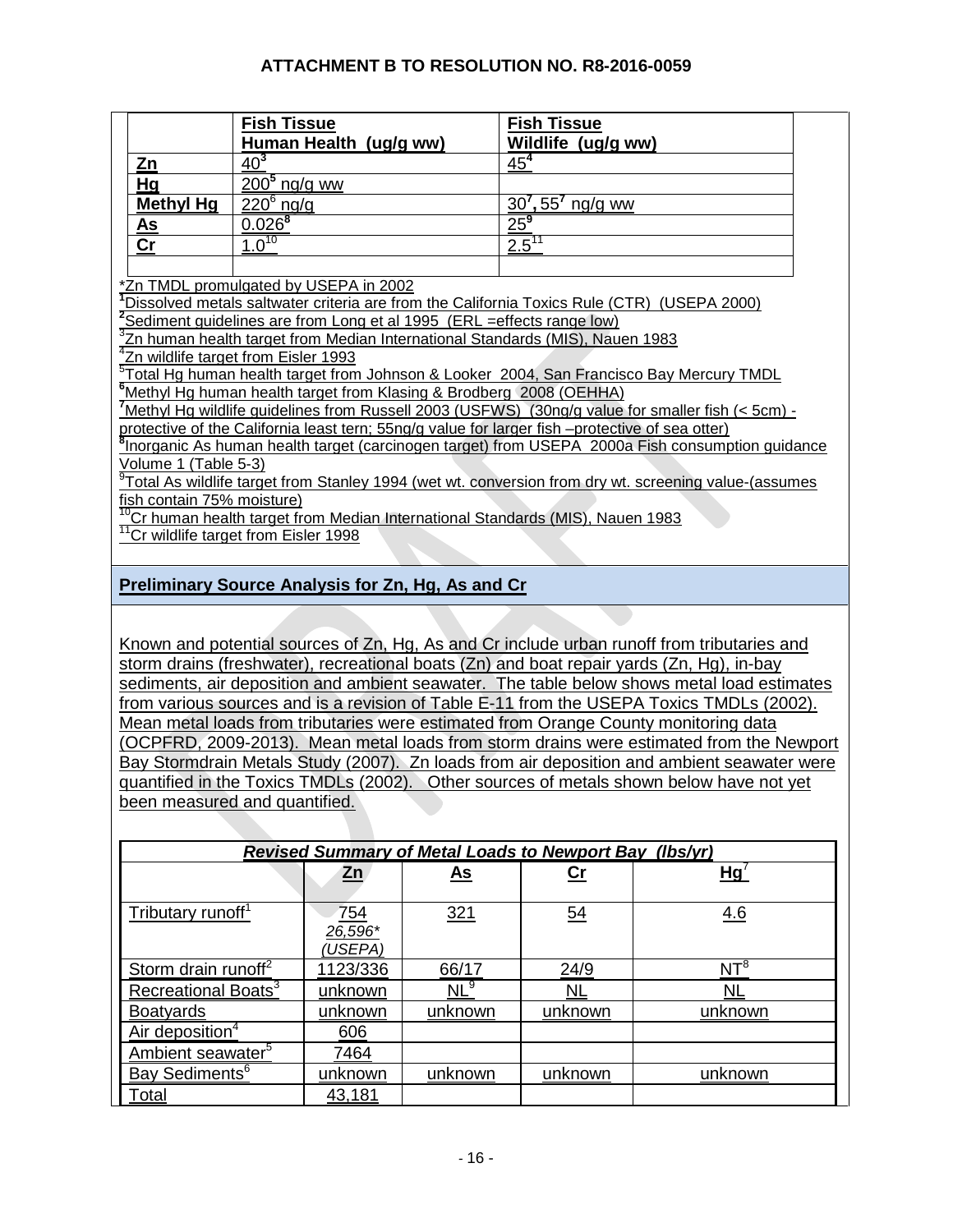$1$  Dissolved metal loads are the mean annual loads estimated from 2009-13 data (OCPFRD) \*For comparison, dissolved Zn in storm water samples from San Diego Creek and Santa Ana-Delhi calculated from total Zn (OCPFRD 2000 data in Table E-11, Toxics TMDLs) (total Zn x 0.80 = dissolved Zn) (USEPA 2002)

 $2$  Dissolved metal loads from storm drains (2008 load/ 2007 load) were calculated from the Newport Bay

Stormdrain Metals Study (2009) at 0.9 runoff coefficient, 2007 =dry year, 2008 =wet year<br><sup>3</sup> Zn is discharged from Zn anodes and Zn boat bottom paints; however, these loads have not yet been<br>quantified. Other metals listed

 $\frac{4}{1}$  Estimate for direct deposition load of dissolved Zn to surface waters of Newport Bay (total Zn is from Toxics TMDL, Table E-11; dissolved Zn = total Zn x 0.80)

 $5$  Estimate of dissolved Zn loads from ocean based on local data (R. Gossett) and approximate ocean

volume into Newport Bay(total Zn is from Toxics TMDLs, Table E-11; dissolved Zn = total Zn x 0.80) <sup>6</sup> Metal loads from resuspended bay sediments are unknown at this time and should be investigated, but are likely to be lower than contributions from major tributaries

<sup>7</sup> Most Hg in Newport Bay is believed to be historical deposition in bay sediments

 $8$ NT =Hg was not tested in most samples, (in samples where Hg was tested, concentrations were low  $0.01$  to 0.02 ug/L)

 $\sqrt[3]{N}$ NL =not likely

**Loading Capacity and Linkage Analysis for Zn, Hg, As and Cr**

There is no linkage analysis for Zn, Hg, As and Cr Action Plans.

**TMDLs, Waste Load and Load Allocations, and Margin of Safety for Cu** 

There are no TMDLs nor allocations for Zn, Hg, As and Cr Action Plans

**Implementation Plan**

The largest Zn loads are runoff from tributaries and storm drains; however, Zn loads from boats, boatyards and Bay sediment resuspension have not been quantified. Hg loads were very low from runoff from tributaries, but Hg loads from storm drains were not evaluated. Much of the sediment Hg is thought to be from historical sources.

The highest priorities for Zn and Hg are the remediation of sediment Zn & Hg (with sediment Cu remediation), and a more extensive marina study. The more extensive marina sediment study required under the Cu TMDL should also evaluate Zn and Hg.

(As) loads from tributary runoff are substantial, but As loads from storm drains are five times lower. Cr loads are low from both tributary runoff and storm drains. (As) and Cr loads from other sources have not been quantified.

The highest priorities for As and Cr are the completion of more extensive source analysis, and the development and implementation of remediation strategies to correct impairment.

TMDL implementation will be carried out in Newport Bay by the following: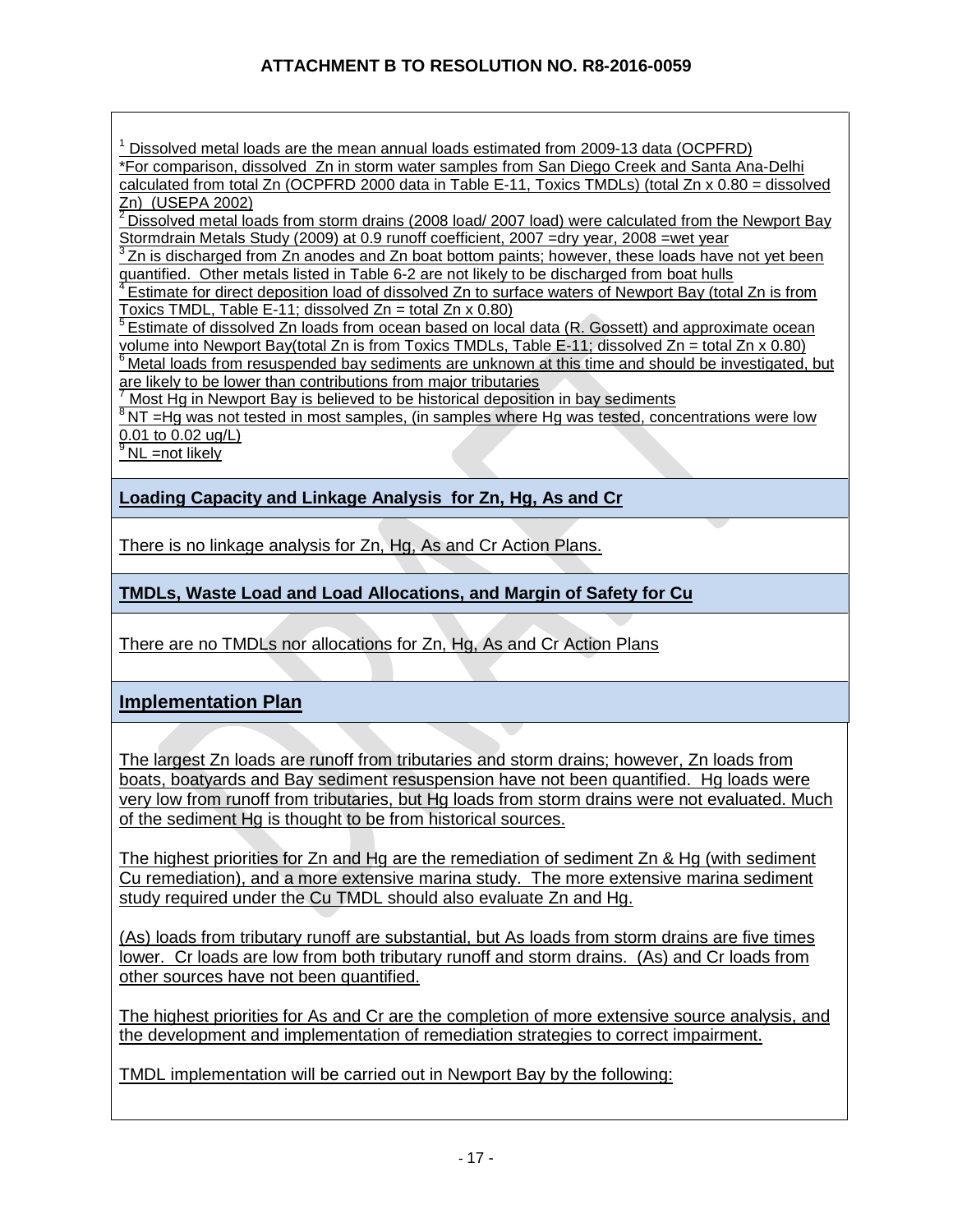| 1) Dischargers responsible to Correct Sediment Impairment from Zinc (Zn) and Mercury |                                               |
|--------------------------------------------------------------------------------------|-----------------------------------------------|
| (Hq)                                                                                 |                                               |
| (1) State Lands Commission                                                           |                                               |
| (2) City of Newport Beach                                                            |                                               |
| (3) County of Orange                                                                 |                                               |
| (4) Marina owner/operators                                                           |                                               |
|                                                                                      |                                               |
| (5)<br>Individual recreational boat owners                                           |                                               |
| Commercial vessel owners/operators<br>(6)                                            |                                               |
| (7) Underwater hull cleaners                                                         |                                               |
| (8) Boatyards                                                                        |                                               |
| (9) Boat owners of transient vessels                                                 |                                               |
|                                                                                      |                                               |
|                                                                                      |                                               |
| 2) Dischargers responsible to Correct Fish/Mussel Tissue Impairment from As and Cr   |                                               |
| (1) County of Orange and other MS4 permittees                                        |                                               |
| (2)<br>CalTrans                                                                      |                                               |
| (3)<br><b>Agricultural dischargers</b>                                               |                                               |
| (4) Boatyards                                                                        |                                               |
| (5) Other NPDES permittees                                                           |                                               |
|                                                                                      |                                               |
|                                                                                      |                                               |
|                                                                                      |                                               |
| Implementation tasks and schedules are summarized below.                             |                                               |
|                                                                                      |                                               |
| Recommended Action Plan Tasks and Schedules for Zinc (Zn), Mercury (Hg), Arsenic     |                                               |
| (As), Chromium (Cr), and all Metals                                                  |                                               |
| <b>Action Plan Task</b>                                                              | <b>Schedule and</b>                           |
|                                                                                      |                                               |
|                                                                                      |                                               |
|                                                                                      | Dischargers/Responsible Parties               |
|                                                                                      | Dischargers/Responsible Parties               |
| 1) In coordination with sediment Cu                                                  | <b>State Lands Commission</b>                 |
| remediation (Cu TMDL, remediate areas of                                             | City of Newport Beach (City)                  |
| known sediment Zn and Hg impairment, and                                             | County of Orange (County)                     |
| identify/remediate sediment impairment in                                            | Marina owners/operators                       |
| areas with no or limited sediment Cu, Zn, Hg                                         | Individual boat owners                        |
| data (including marina and boatyard areas)                                           | Underwater hull cleaners (during phase-out of |
|                                                                                      | Cu paints)                                    |
|                                                                                      |                                               |
|                                                                                      | <b>Boatyard owners/operators</b>              |
|                                                                                      |                                               |
| 1.1 Develop an Action Plan and Schedule to 1)                                        | <b>Dischargers/Responsible Parties</b>        |
| remediate areas of known impairment from                                             | <b>State Lands Commission</b>                 |
| sediment Zn and Hg (and Cu); and 2) identify and                                     | City of Newport Beach (City)                  |
| remediate areas of the Bay with limited or no                                        | County of Orange (County)                     |
|                                                                                      | Marina owners/operators                       |
| sediment data; and implement the Action Plan and                                     |                                               |
| Schedule (Section 6.7.1)                                                             | Individual boat owners                        |
|                                                                                      | Underwater hull cleaners (during phase-out of |
|                                                                                      | Cu paints)                                    |
| 1.1 (1) The dischargers shall submit an Action                                       | <b>Boatyard owners/operators</b>              |
| Plan and schedule to correct Zn and Hg sediment                                      |                                               |
| impairment (and Cu), in areas that exceed the                                        | 2.1 (1) As soon as possible but no later than |
| <b>ERM</b> sediment guideline for Zn and Hg (and Cu),                                | (3 months from date of USEPA approval of BPA) |
| including the Turning Basin and S. Lido Channel;                                     |                                               |
| and to identify and remediate areas of the Bay with                                  |                                               |
| limited or no sediment data.                                                         | 2.1 (2) Upon Regional Board approval          |
| The proposed Action Plan shall include                                               |                                               |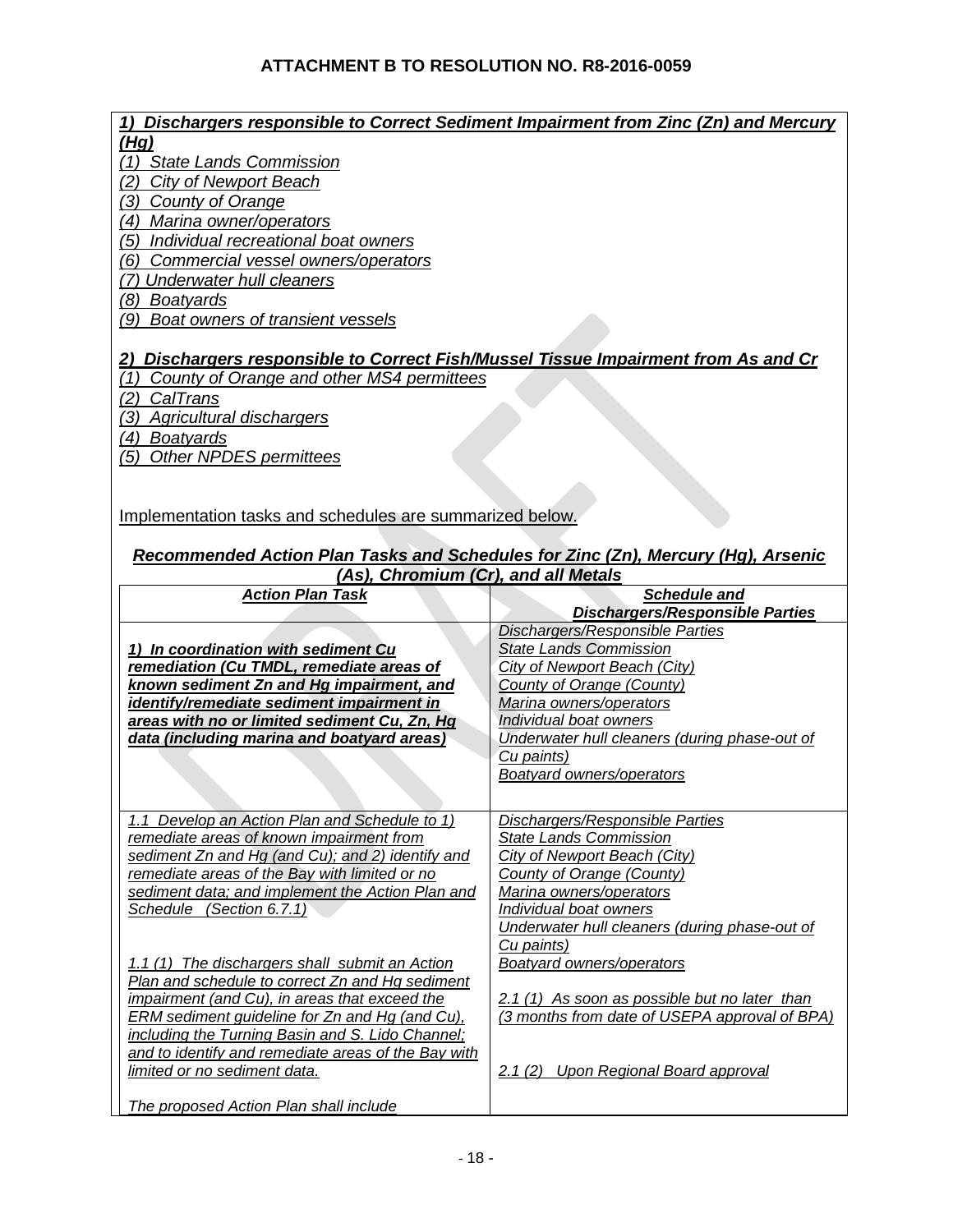| recommended corrective strategies for areas of<br>known sediment impairment, and monitoring and<br>evaluation necessary to determine:<br>(1) the effectiveness of the corrective actions on<br>sediment Zn and Hg (and Cu) impairment; and, (2)<br>the extent of sediment Zn and Hg (and Cu)<br>impairment and remediation strategies in areas of<br>the Bay that have not been monitored especially in<br>marina and boatyard areas).<br>The proposed Action Plan should also include<br>continued monitoring of Zn and Hg in water and<br>sediments, including marinas and boatyard areas<br>(especially in the Lower Bay and the Turning<br>Basin/S. Lido Channel areas), monitoring in<br>tributary runoff, and load estimations for tributary<br>runoff. The proposed Action Plan should also<br>include continued monitoring of Zn in fish and<br>mussel tissue (especially in the Lower Bay).<br>1.1(2) The dischargers shall implement their<br>$plan(s)$ and schedule(s)<br>2) Conduct source analysis studies to 1)<br>Dischargers/Responsible Parties<br>determine and quantify sources of As and Cr<br><b>State Lands Commission</b> |                                                |  |
|--------------------------------------------------------------------------------------------------------------------------------------------------------------------------------------------------------------------------------------------------------------------------------------------------------------------------------------------------------------------------------------------------------------------------------------------------------------------------------------------------------------------------------------------------------------------------------------------------------------------------------------------------------------------------------------------------------------------------------------------------------------------------------------------------------------------------------------------------------------------------------------------------------------------------------------------------------------------------------------------------------------------------------------------------------------------------------------------------------------------------------------------------|------------------------------------------------|--|
|                                                                                                                                                                                                                                                                                                                                                                                                                                                                                                                                                                                                                                                                                                                                                                                                                                                                                                                                                                                                                                                                                                                                                  |                                                |  |
|                                                                                                                                                                                                                                                                                                                                                                                                                                                                                                                                                                                                                                                                                                                                                                                                                                                                                                                                                                                                                                                                                                                                                  |                                                |  |
|                                                                                                                                                                                                                                                                                                                                                                                                                                                                                                                                                                                                                                                                                                                                                                                                                                                                                                                                                                                                                                                                                                                                                  |                                                |  |
|                                                                                                                                                                                                                                                                                                                                                                                                                                                                                                                                                                                                                                                                                                                                                                                                                                                                                                                                                                                                                                                                                                                                                  |                                                |  |
|                                                                                                                                                                                                                                                                                                                                                                                                                                                                                                                                                                                                                                                                                                                                                                                                                                                                                                                                                                                                                                                                                                                                                  |                                                |  |
|                                                                                                                                                                                                                                                                                                                                                                                                                                                                                                                                                                                                                                                                                                                                                                                                                                                                                                                                                                                                                                                                                                                                                  |                                                |  |
|                                                                                                                                                                                                                                                                                                                                                                                                                                                                                                                                                                                                                                                                                                                                                                                                                                                                                                                                                                                                                                                                                                                                                  |                                                |  |
|                                                                                                                                                                                                                                                                                                                                                                                                                                                                                                                                                                                                                                                                                                                                                                                                                                                                                                                                                                                                                                                                                                                                                  |                                                |  |
|                                                                                                                                                                                                                                                                                                                                                                                                                                                                                                                                                                                                                                                                                                                                                                                                                                                                                                                                                                                                                                                                                                                                                  |                                                |  |
|                                                                                                                                                                                                                                                                                                                                                                                                                                                                                                                                                                                                                                                                                                                                                                                                                                                                                                                                                                                                                                                                                                                                                  |                                                |  |
|                                                                                                                                                                                                                                                                                                                                                                                                                                                                                                                                                                                                                                                                                                                                                                                                                                                                                                                                                                                                                                                                                                                                                  |                                                |  |
|                                                                                                                                                                                                                                                                                                                                                                                                                                                                                                                                                                                                                                                                                                                                                                                                                                                                                                                                                                                                                                                                                                                                                  |                                                |  |
|                                                                                                                                                                                                                                                                                                                                                                                                                                                                                                                                                                                                                                                                                                                                                                                                                                                                                                                                                                                                                                                                                                                                                  |                                                |  |
|                                                                                                                                                                                                                                                                                                                                                                                                                                                                                                                                                                                                                                                                                                                                                                                                                                                                                                                                                                                                                                                                                                                                                  |                                                |  |
|                                                                                                                                                                                                                                                                                                                                                                                                                                                                                                                                                                                                                                                                                                                                                                                                                                                                                                                                                                                                                                                                                                                                                  |                                                |  |
|                                                                                                                                                                                                                                                                                                                                                                                                                                                                                                                                                                                                                                                                                                                                                                                                                                                                                                                                                                                                                                                                                                                                                  |                                                |  |
|                                                                                                                                                                                                                                                                                                                                                                                                                                                                                                                                                                                                                                                                                                                                                                                                                                                                                                                                                                                                                                                                                                                                                  |                                                |  |
|                                                                                                                                                                                                                                                                                                                                                                                                                                                                                                                                                                                                                                                                                                                                                                                                                                                                                                                                                                                                                                                                                                                                                  |                                                |  |
|                                                                                                                                                                                                                                                                                                                                                                                                                                                                                                                                                                                                                                                                                                                                                                                                                                                                                                                                                                                                                                                                                                                                                  |                                                |  |
|                                                                                                                                                                                                                                                                                                                                                                                                                                                                                                                                                                                                                                                                                                                                                                                                                                                                                                                                                                                                                                                                                                                                                  |                                                |  |
|                                                                                                                                                                                                                                                                                                                                                                                                                                                                                                                                                                                                                                                                                                                                                                                                                                                                                                                                                                                                                                                                                                                                                  |                                                |  |
|                                                                                                                                                                                                                                                                                                                                                                                                                                                                                                                                                                                                                                                                                                                                                                                                                                                                                                                                                                                                                                                                                                                                                  |                                                |  |
|                                                                                                                                                                                                                                                                                                                                                                                                                                                                                                                                                                                                                                                                                                                                                                                                                                                                                                                                                                                                                                                                                                                                                  |                                                |  |
|                                                                                                                                                                                                                                                                                                                                                                                                                                                                                                                                                                                                                                                                                                                                                                                                                                                                                                                                                                                                                                                                                                                                                  |                                                |  |
|                                                                                                                                                                                                                                                                                                                                                                                                                                                                                                                                                                                                                                                                                                                                                                                                                                                                                                                                                                                                                                                                                                                                                  |                                                |  |
|                                                                                                                                                                                                                                                                                                                                                                                                                                                                                                                                                                                                                                                                                                                                                                                                                                                                                                                                                                                                                                                                                                                                                  |                                                |  |
|                                                                                                                                                                                                                                                                                                                                                                                                                                                                                                                                                                                                                                                                                                                                                                                                                                                                                                                                                                                                                                                                                                                                                  |                                                |  |
|                                                                                                                                                                                                                                                                                                                                                                                                                                                                                                                                                                                                                                                                                                                                                                                                                                                                                                                                                                                                                                                                                                                                                  |                                                |  |
|                                                                                                                                                                                                                                                                                                                                                                                                                                                                                                                                                                                                                                                                                                                                                                                                                                                                                                                                                                                                                                                                                                                                                  |                                                |  |
|                                                                                                                                                                                                                                                                                                                                                                                                                                                                                                                                                                                                                                                                                                                                                                                                                                                                                                                                                                                                                                                                                                                                                  |                                                |  |
|                                                                                                                                                                                                                                                                                                                                                                                                                                                                                                                                                                                                                                                                                                                                                                                                                                                                                                                                                                                                                                                                                                                                                  |                                                |  |
|                                                                                                                                                                                                                                                                                                                                                                                                                                                                                                                                                                                                                                                                                                                                                                                                                                                                                                                                                                                                                                                                                                                                                  |                                                |  |
|                                                                                                                                                                                                                                                                                                                                                                                                                                                                                                                                                                                                                                                                                                                                                                                                                                                                                                                                                                                                                                                                                                                                                  |                                                |  |
|                                                                                                                                                                                                                                                                                                                                                                                                                                                                                                                                                                                                                                                                                                                                                                                                                                                                                                                                                                                                                                                                                                                                                  |                                                |  |
|                                                                                                                                                                                                                                                                                                                                                                                                                                                                                                                                                                                                                                                                                                                                                                                                                                                                                                                                                                                                                                                                                                                                                  |                                                |  |
|                                                                                                                                                                                                                                                                                                                                                                                                                                                                                                                                                                                                                                                                                                                                                                                                                                                                                                                                                                                                                                                                                                                                                  |                                                |  |
|                                                                                                                                                                                                                                                                                                                                                                                                                                                                                                                                                                                                                                                                                                                                                                                                                                                                                                                                                                                                                                                                                                                                                  |                                                |  |
| City of Newport Beach (City)                                                                                                                                                                                                                                                                                                                                                                                                                                                                                                                                                                                                                                                                                                                                                                                                                                                                                                                                                                                                                                                                                                                     | and remediate those sources of As and Cr, and  |  |
| 2) evaluate the reduction of As loads from<br><b>County of Orange (County)</b>                                                                                                                                                                                                                                                                                                                                                                                                                                                                                                                                                                                                                                                                                                                                                                                                                                                                                                                                                                                                                                                                   |                                                |  |
|                                                                                                                                                                                                                                                                                                                                                                                                                                                                                                                                                                                                                                                                                                                                                                                                                                                                                                                                                                                                                                                                                                                                                  |                                                |  |
| tributaries                                                                                                                                                                                                                                                                                                                                                                                                                                                                                                                                                                                                                                                                                                                                                                                                                                                                                                                                                                                                                                                                                                                                      |                                                |  |
|                                                                                                                                                                                                                                                                                                                                                                                                                                                                                                                                                                                                                                                                                                                                                                                                                                                                                                                                                                                                                                                                                                                                                  |                                                |  |
| 2.1 Develop an Action Plan and Schedule to 1)                                                                                                                                                                                                                                                                                                                                                                                                                                                                                                                                                                                                                                                                                                                                                                                                                                                                                                                                                                                                                                                                                                    |                                                |  |
| determine the sources of As and Cr, and remediate                                                                                                                                                                                                                                                                                                                                                                                                                                                                                                                                                                                                                                                                                                                                                                                                                                                                                                                                                                                                                                                                                                |                                                |  |
| those sources of As and Cr, and 2) evaluate the                                                                                                                                                                                                                                                                                                                                                                                                                                                                                                                                                                                                                                                                                                                                                                                                                                                                                                                                                                                                                                                                                                  |                                                |  |
|                                                                                                                                                                                                                                                                                                                                                                                                                                                                                                                                                                                                                                                                                                                                                                                                                                                                                                                                                                                                                                                                                                                                                  |                                                |  |
| reduction of As loads from tributaries.                                                                                                                                                                                                                                                                                                                                                                                                                                                                                                                                                                                                                                                                                                                                                                                                                                                                                                                                                                                                                                                                                                          |                                                |  |
|                                                                                                                                                                                                                                                                                                                                                                                                                                                                                                                                                                                                                                                                                                                                                                                                                                                                                                                                                                                                                                                                                                                                                  |                                                |  |
|                                                                                                                                                                                                                                                                                                                                                                                                                                                                                                                                                                                                                                                                                                                                                                                                                                                                                                                                                                                                                                                                                                                                                  |                                                |  |
|                                                                                                                                                                                                                                                                                                                                                                                                                                                                                                                                                                                                                                                                                                                                                                                                                                                                                                                                                                                                                                                                                                                                                  |                                                |  |
|                                                                                                                                                                                                                                                                                                                                                                                                                                                                                                                                                                                                                                                                                                                                                                                                                                                                                                                                                                                                                                                                                                                                                  |                                                |  |
|                                                                                                                                                                                                                                                                                                                                                                                                                                                                                                                                                                                                                                                                                                                                                                                                                                                                                                                                                                                                                                                                                                                                                  | 2.1 (1) The dischargers shall submit an Action |  |
|                                                                                                                                                                                                                                                                                                                                                                                                                                                                                                                                                                                                                                                                                                                                                                                                                                                                                                                                                                                                                                                                                                                                                  |                                                |  |
|                                                                                                                                                                                                                                                                                                                                                                                                                                                                                                                                                                                                                                                                                                                                                                                                                                                                                                                                                                                                                                                                                                                                                  | Plan and schedule to conduct source analysis   |  |
|                                                                                                                                                                                                                                                                                                                                                                                                                                                                                                                                                                                                                                                                                                                                                                                                                                                                                                                                                                                                                                                                                                                                                  | studies for As and Cr, and to remediate those  |  |
| sources of As and Cr.                                                                                                                                                                                                                                                                                                                                                                                                                                                                                                                                                                                                                                                                                                                                                                                                                                                                                                                                                                                                                                                                                                                            |                                                |  |
|                                                                                                                                                                                                                                                                                                                                                                                                                                                                                                                                                                                                                                                                                                                                                                                                                                                                                                                                                                                                                                                                                                                                                  |                                                |  |
|                                                                                                                                                                                                                                                                                                                                                                                                                                                                                                                                                                                                                                                                                                                                                                                                                                                                                                                                                                                                                                                                                                                                                  |                                                |  |
| The proposed Action Plan shall include                                                                                                                                                                                                                                                                                                                                                                                                                                                                                                                                                                                                                                                                                                                                                                                                                                                                                                                                                                                                                                                                                                           |                                                |  |
| characterization studies of As and Cr in sediments                                                                                                                                                                                                                                                                                                                                                                                                                                                                                                                                                                                                                                                                                                                                                                                                                                                                                                                                                                                                                                                                                               |                                                |  |
| (especially in marinas and near boatyards) and                                                                                                                                                                                                                                                                                                                                                                                                                                                                                                                                                                                                                                                                                                                                                                                                                                                                                                                                                                                                                                                                                                   |                                                |  |
|                                                                                                                                                                                                                                                                                                                                                                                                                                                                                                                                                                                                                                                                                                                                                                                                                                                                                                                                                                                                                                                                                                                                                  |                                                |  |
| vegetation/algae studies. Based on the results of                                                                                                                                                                                                                                                                                                                                                                                                                                                                                                                                                                                                                                                                                                                                                                                                                                                                                                                                                                                                                                                                                                |                                                |  |
| the studies, corrective strategies should then be                                                                                                                                                                                                                                                                                                                                                                                                                                                                                                                                                                                                                                                                                                                                                                                                                                                                                                                                                                                                                                                                                                |                                                |  |
| proposed for the remediation of As and Cr.                                                                                                                                                                                                                                                                                                                                                                                                                                                                                                                                                                                                                                                                                                                                                                                                                                                                                                                                                                                                                                                                                                       |                                                |  |
|                                                                                                                                                                                                                                                                                                                                                                                                                                                                                                                                                                                                                                                                                                                                                                                                                                                                                                                                                                                                                                                                                                                                                  |                                                |  |
|                                                                                                                                                                                                                                                                                                                                                                                                                                                                                                                                                                                                                                                                                                                                                                                                                                                                                                                                                                                                                                                                                                                                                  |                                                |  |
| The proposed Action Plan should also include                                                                                                                                                                                                                                                                                                                                                                                                                                                                                                                                                                                                                                                                                                                                                                                                                                                                                                                                                                                                                                                                                                     |                                                |  |
|                                                                                                                                                                                                                                                                                                                                                                                                                                                                                                                                                                                                                                                                                                                                                                                                                                                                                                                                                                                                                                                                                                                                                  |                                                |  |
| continued monitoring of As and Cr in water and                                                                                                                                                                                                                                                                                                                                                                                                                                                                                                                                                                                                                                                                                                                                                                                                                                                                                                                                                                                                                                                                                                   |                                                |  |
| sediments including marinas and boatyard areas                                                                                                                                                                                                                                                                                                                                                                                                                                                                                                                                                                                                                                                                                                                                                                                                                                                                                                                                                                                                                                                                                                   |                                                |  |
| (especially in the Lower Bay and the Turning                                                                                                                                                                                                                                                                                                                                                                                                                                                                                                                                                                                                                                                                                                                                                                                                                                                                                                                                                                                                                                                                                                     |                                                |  |
|                                                                                                                                                                                                                                                                                                                                                                                                                                                                                                                                                                                                                                                                                                                                                                                                                                                                                                                                                                                                                                                                                                                                                  |                                                |  |
| Basin/S.Lido Channel areas), monitoring in                                                                                                                                                                                                                                                                                                                                                                                                                                                                                                                                                                                                                                                                                                                                                                                                                                                                                                                                                                                                                                                                                                       |                                                |  |
| tributary runoff, and load estimations for tributary<br>runoff. The proposed Action Plan should also                                                                                                                                                                                                                                                                                                                                                                                                                                                                                                                                                                                                                                                                                                                                                                                                                                                                                                                                                                                                                                             |                                                |  |